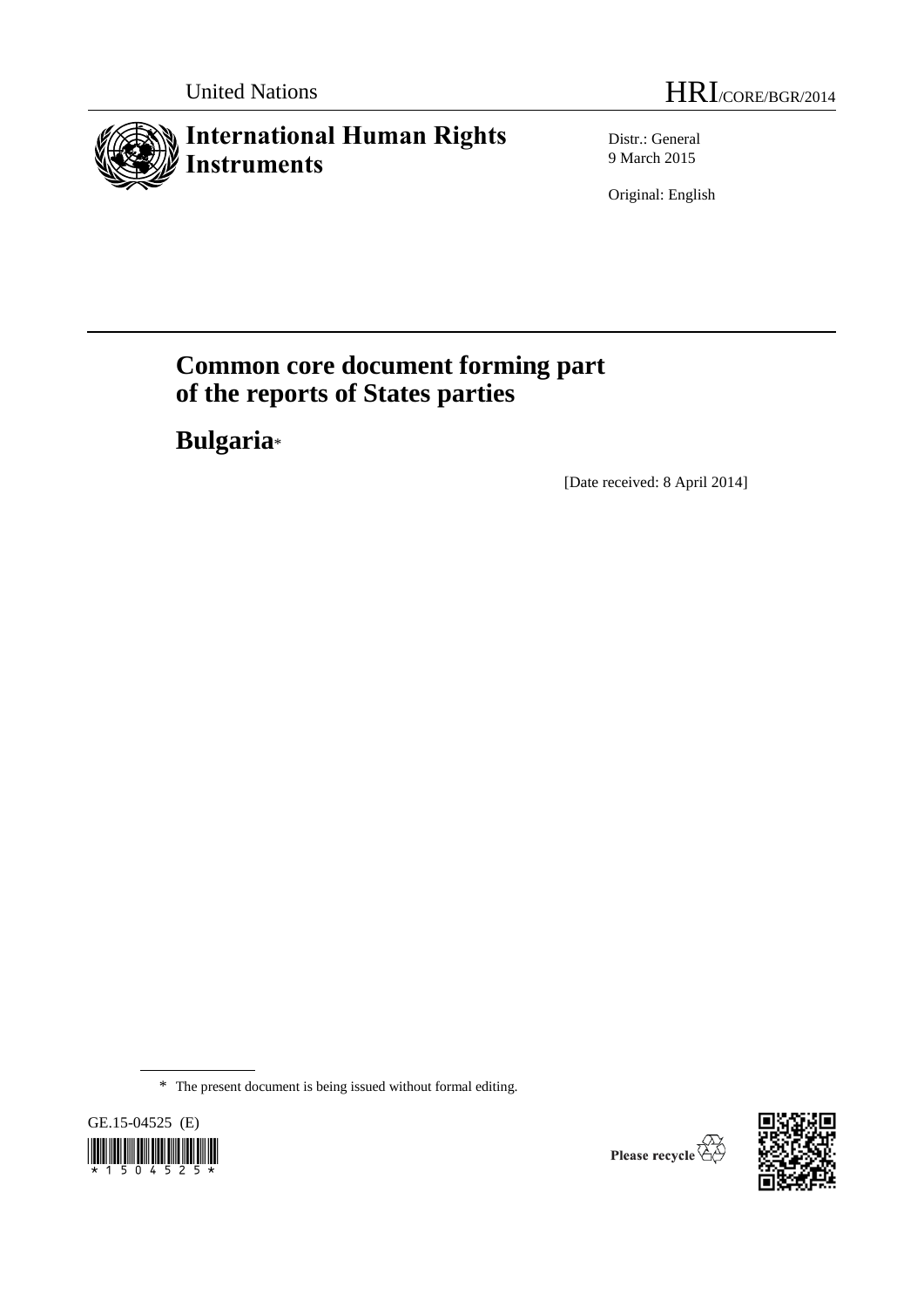### **HRI/CORE/BGR/2014**

# Contents

|    |    |                                                                          | Paragraphs  | Page |
|----|----|--------------------------------------------------------------------------|-------------|------|
|    |    |                                                                          | $1 - 5$     | 3    |
| L. |    |                                                                          | $6 - 48$    | 3    |
|    | А. |                                                                          | $6 - 16$    | 3    |
|    | Β. |                                                                          | $17 - 48$   | 7    |
| H. |    |                                                                          | $49 - 136$  | 11   |
|    | А. |                                                                          | $49 - 61$   | 11   |
|    | Β. | Legal framework for the protection of human rights at the national level | $62 - 69$   | 12   |
|    | C. | Framework within which human rights are protected at the national level  | $70 - 125$  | 14   |
|    | D. |                                                                          | $126 - 130$ | 20   |
|    | Е. |                                                                          | $131 - 136$ | 21   |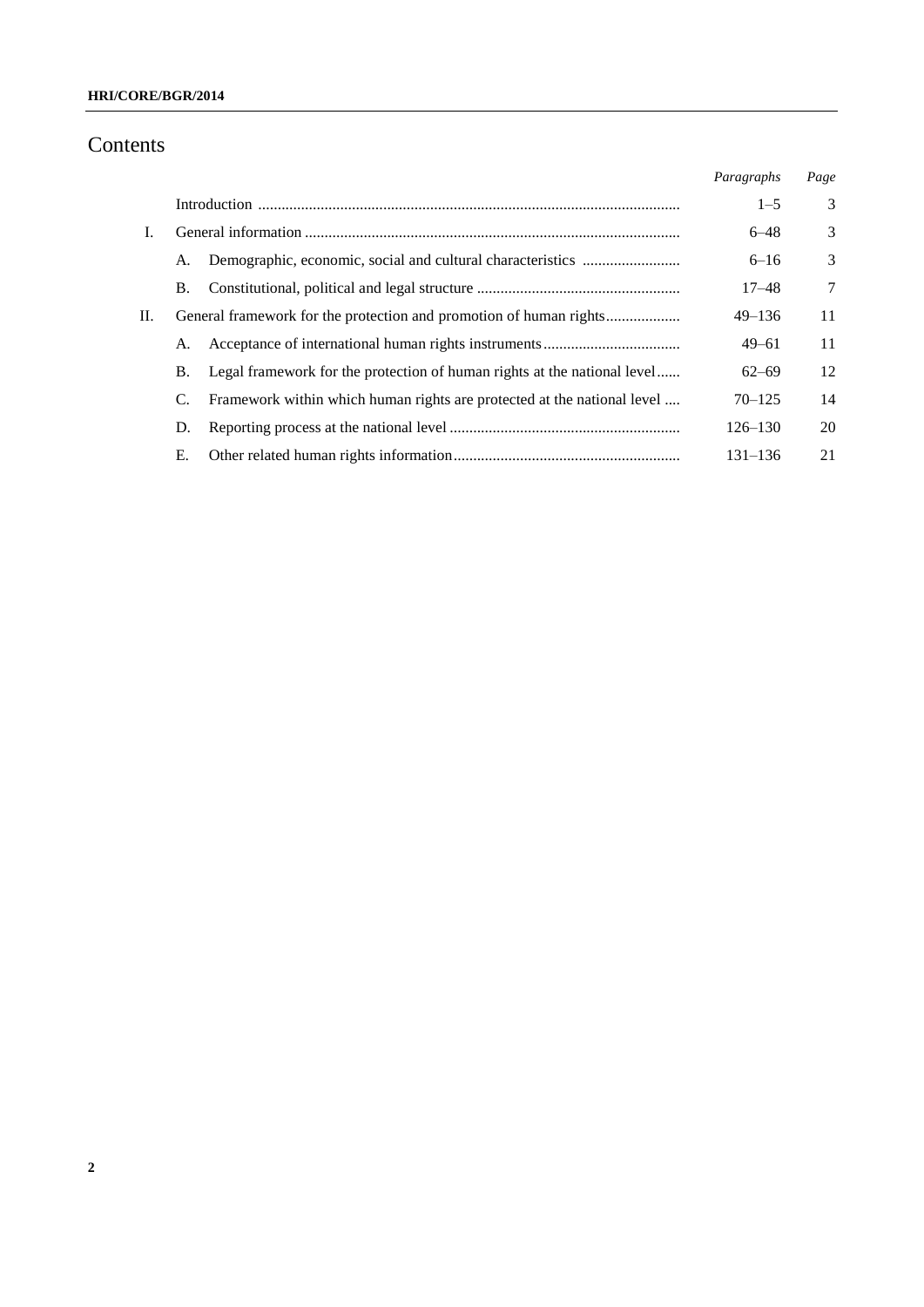# **Introduction**

1. The Republic of Bulgaria is situated in south-eastern Europe on the Balkan Peninsula. Bulgaria borders on Romania, Serbia, the Former Yugoslav Republic of Macedonia, Greece and Turkey. It is flanked to the east by the Black Sea. Most of its northern border with Romania follows the Danube River.

2. Bulgaria's ancient history witnessed the Thracian and later the Greek and the Roman civilizations. The First Bulgarian Empire on the Balkan Peninsula was founded in 681 A.D. It dominated most of the Balkans and functioned as a cultural centre for Slavic people until early eleventh century. With the downfall of the Second Bulgarian Empire in 1396, its territories came under Ottoman rule for nearly five centuries. The Russo-Turkish war of 1877–1878 led to the establishment of the Third Bulgarian State. The following decades saw several wars of Bulgaria with its neighbours. Their settlement led to the loss of territories with predominant Bulgarian population, which prompted Bulgaria to align with Germany in both World Wars. In 1947, it became a republic with a single-party system. In 1989, Bulgaria commenced a transition to democracy and a market-based economy. After 2001, political, economic and social conditions improved significantly. Bulgaria became a member of NATO in 2004 and of the European Union in 2007. Bulgaria has been a member of the United Nations since 1955 and of the Council of Europe since 1991.

3. The geopolitical location and historical past of Bulgaria have had a major impact on the ethnic composition and religious affiliation of its population. Bulgaria is a country with more than eleven centuries of Christian tradition. Along with citizens of Bulgarian origin, citizens identifying their origin as Turkish, Romani, Armenian, Jewish, Vlachian, Karakatsanian, Russian, Greek and other live in the Republic of Bulgaria. The majority of the population (75.9 per cent) claim to be of the Eastern Orthodox confession.

4. The Constitution of the Republic of Bulgaria of 1991 guarantees the Rule of Law, the supremacy of International Law and the protection of fundamental human rights and freedoms. The Constitution stipulates that the international treaties which have been ratified in accordance with the constitutional procedure, promulgated and having come into force with respect to the Republic of Bulgaria, are part of the legislation of the State and have primacy over any conflicting provision of the domestic legislation.

5. Bulgaria is a Party to the core international instruments on human rights, to other United Nations human rights instruments and to the International Labour Organization (ILO) Conventions on labour rights. As a Member of the Council of Europe, Bulgaria is a High Contracting Party to more than 80 Council of Europe Conventions and Protocols. Since the entry into force of the Lisbon Treaty in 2009, the Charter of Fundamental Rights of the European Union is directly applicable to Bulgaria as an European Union Member State.

## **I. General information**

### **A. Demographic, economic, social and cultural characteristics**

6. The Republic of Bulgaria covers a total area of  $110,993.6 \text{ km}^2$ . Its total frontier is 2,245 km in length, of which 1,181 km are land borders, 686 km are frontier rivers and 387 km are coastline.

7. Geographically, Bulgaria is divided by the Stara Planina (the Balkan Range) mountains into two parts: northern, the Danube plain and southern, comprising the upper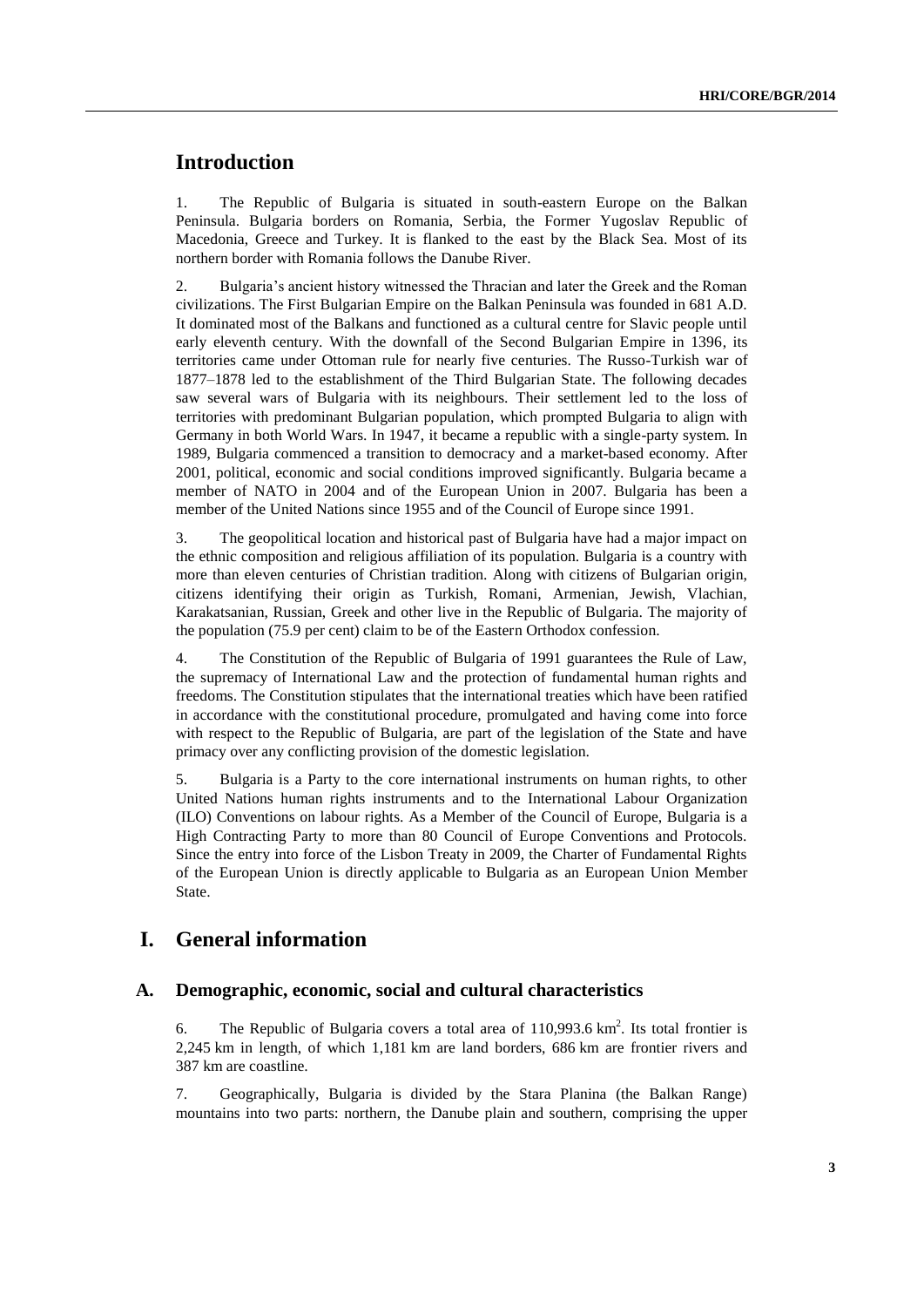Thrace lowland as well as several mountains and highlands including Rila, Pirin, Sredna Gora and the Rhodopes. Sixty per cent of the total area is covered by hills and mountains. The highest mountain is Rila at 2,925 m.

8. The climate is temperately continental and subtropical (Mediterranean) with four seasons. The average temperatures of the coldest part of the year (January-February) range from  $+1.1^{\circ}$ C to  $+5.6^{\circ}$ C in the plains and lowlands to below -7 $^{\circ}$ C in the mountains. The average July-August temperatures are between +21°C and +26°C in the plains and lowlands and  $+8^{\circ}$ C and  $+10^{\circ}$ C in the mountains. The average annual temperature is  $+10.5$ °C.

9. The population number as of 31 December 2012 was 7,284,552, of which 3,545,073 (48.7 per cent) was male and 3,739,479 (51.3 per cent), female. Other demographic data include:

- The urban population was 5,307,868 (72.9 per cent of the total population); rural population was 1,976,684 (27.1 per cent);
- The crude birth rate (number of live born children per 1,000 persons of the average annual population during the year) was 9.5 per thousand and the crude death rate (number of dead persons per 1,000 persons of the average annual population during the year), 15.0 per thousand. As a result, the natural increase rate was -5.5 per thousand.
- The total fertility rate (average number of live born children per woman) in 2012 was 1.50 and the infant mortality per 1,000 live births, 7.8 per thousand;
- The life expectancy at birth, calculated for the period 2010-2012, was 74.0 years 70.6 years for males and 77.6 years for females. The population mean age reached 42.8 years**.**
- According to the legislation, in 2012 at working age are women of up to 60 years and 4 months and men of up to 63 years and 4 months. The number of population at working age as of 31 December 2012 was 4,505,000 persons, or 61.8 per cent of the total population. The number of population over working age was 1,731,000 persons, or 23.8 per cent, and under working age were 1,048,000 persons, or 14.4 per cent of the country population.
- According to the 2011 census, the structure of population by ethnic groups is as follows:
	- Total 7,364,570
	- Bulgarian 5,664,624
	- Turkish 588,318
	- Roma 325,343
	- Russian 9,978
	- Armenian 6,552
	- Vlachs 3,684
	- Karakatsani 2,556
	- Ukrainian 1.789
	- Macedonian 1,654
	- Greek 1,379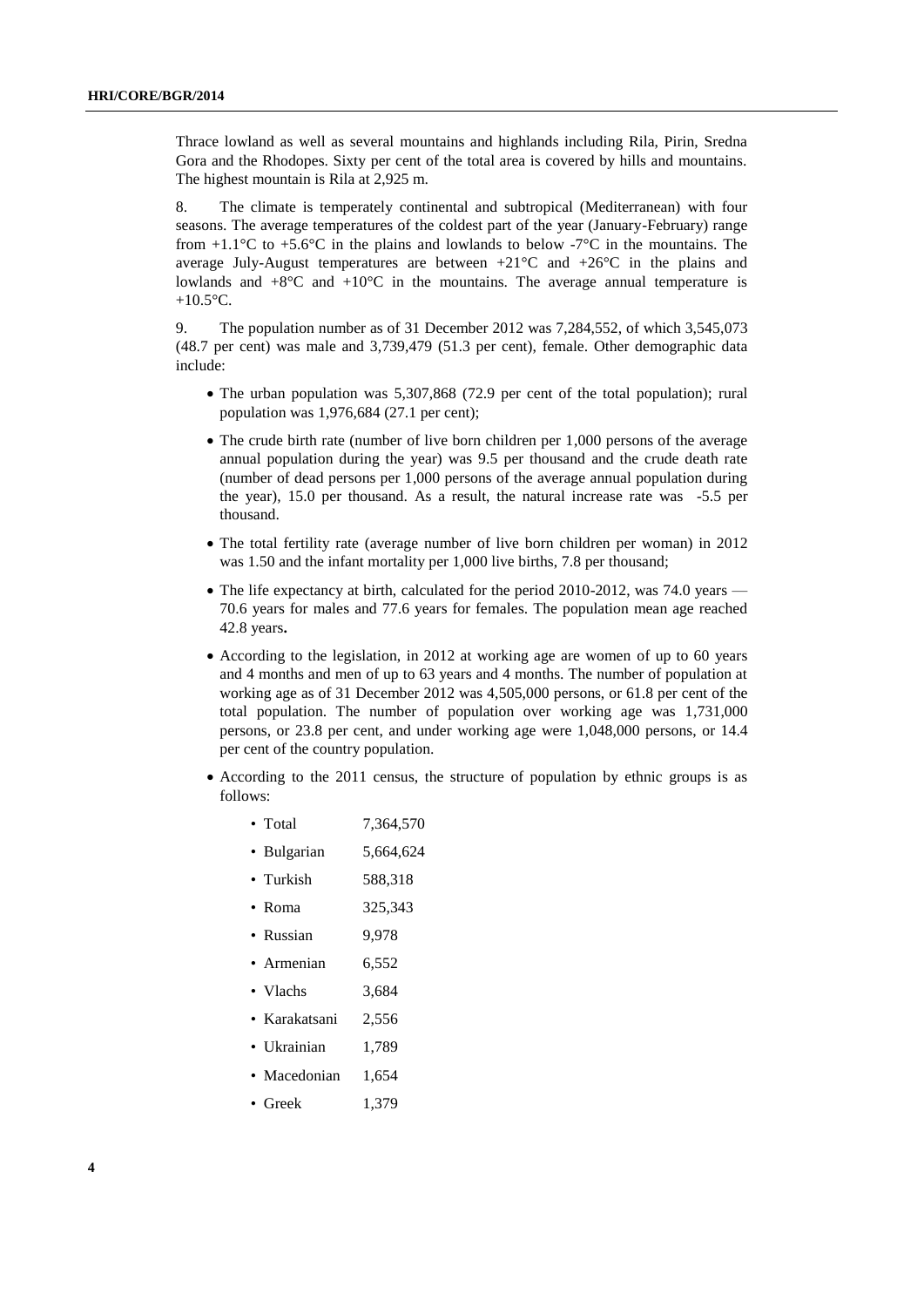- Jewish  $1,162$
- Romanian 891
- Other 19,659
- Not stated 53,391
- Not answered 683,590

10. The Constitution of Bulgaria stipulates that the official language of the Republic is Bulgarian and the study and use of the Bulgarian language shall be a right and an obligation of every Bulgarian citizen. Article 36 (2) of the Constitution provides for the right of everyone to study and use his/her mother tongue, when it is different from the official language; Article 53 (5) provides that citizens and organizations are free to found private schools. Under Article 54 (1) "Everyone shall have the right to develop his/her own culture in accordance with his/her ethnic self-identification, which shall be recognized and guaranteed by the Law".

11. The right to freedom of thought, conscience and religion is guaranteed under the Constitution, which stipulates that religious institutions are separated from the State and shall not be used for political ends. The new Bulgarian Law on Religion known as the Confessions Act 2002 entered into force on 1 January 2003, and replaced the Religious Denominations Act of 1949. The traditional religion in Bulgaria is Eastern Orthodox religion. However, after the beginning of the democratic changes in 1989, public interest in religion increased considerably and a number of new religious denominations and movements appeared, while the traditionally existing ones became more active. As a result, there are 117 religious communities officially registered in Bulgaria.

| Religion           | <b>Total</b> | Percentage<br>100.0 |  |
|--------------------|--------------|---------------------|--|
| <b>Total</b>       | 7,364,570    |                     |  |
| Eastern Orthodox   | 4,374,135    | 76.0                |  |
| Catholic           | 48,945       | 0.8                 |  |
| Protestant         | 64,476       | 1.1                 |  |
| Muslim             | 577,139      | 10.1                |  |
| - Muslim Sunnis    | 546,004      | 9.45                |  |
| - Muslim Shiite    | 27,407       | 0.5                 |  |
| - Other Muslim     | 3,728        | 0.1                 |  |
| Armenian Apostolic | 1,715        | 0.03                |  |
| Jewish             | 706          | 0.01                |  |
| Other              | 9,023        | 0.2                 |  |
| No religion        | 272,264      | 4.7                 |  |
| Not stated         | 409,898      | 7.1                 |  |
| Not answered       | 1,606,269    | 21.8                |  |

### Table 1 **Structure of the population by religion**

*Source*: 2011 census.

12. The economy of Bulgaria is operating on the principles of the free market, having a large private sector and a small public sector. Bulgaria is an industrialized upper-middleincome country according to the World Bank, with a gross national income per capita of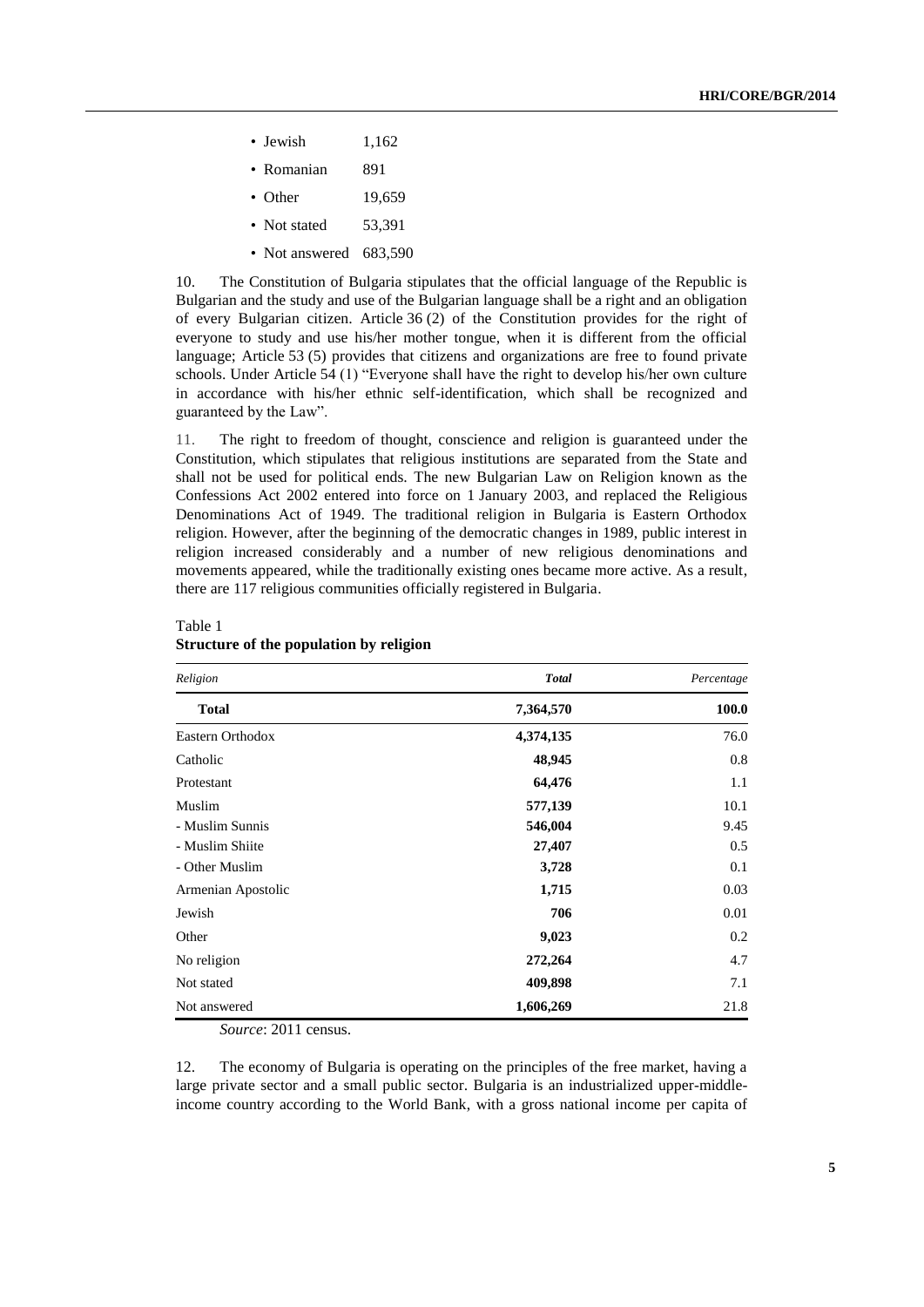US\$ 6,280 in 2010. It has experienced rapid economic growth in recent years, even though its income level remains the lowest within the European Union, with an average monthly wage of 731 leva  $(375 \text{ euros})$  in  $2012^1$ . Since 2001, Bulgaria has managed to attract considerable amounts of Foreign Direct Investment (FDI). During the Financial crisis of 2007-2010, Bulgaria marked a decline in its economy of 5.5 per cent in 2009, but restored its positive growth to 0.2 per cent in 2010.

13. The currency of the country is the lev (plural leva), pegged to the euro at a rate of 1.95583 leva for 1 euro.

14. The economic activity in the country is strongly influenced by the dynamics of the global economy. The revival remained mainly in export-oriented industrial companies and is accompanied by continuing restructuring in the company level, pointed at attaining higher labour productivity and productivity of the labour resource. At the same time, the improvement of the internal market is not yet tangible, as giving credit remains limited and unemployment relatively high. The process of budget consolidation promoted maintenance of fiscal and macroeconomic stability.

15. In 2011, there was a somewhat delay in the annual downturn of the activity rate compared to the previous year (up to 4.2 per cent, while 4.7 per cent in 2010), stipulated by the delayed rate of industry employment, while in the services sector the downturn in employment increased annually. Increased search for labour-market in part of the exportoriented sectors (manufacture of machines and equipment and manufacture of electric equipment) couldn't compensate the continuous decrease in the number of those occupied in activities that are mainly dependent on the internal market.

16. By 2012, the nominal Gross Domestic Product (GDP) reached \$50.78 billion, which represents a real growth of 0.8 per cent compared with the previous year. GDP per capita as of 2012 is \$6,903 (nominal).

|                                               | Year  |      |      |      |                                      |                                        |  |
|-----------------------------------------------|-------|------|------|------|--------------------------------------|----------------------------------------|--|
| <i>Indicator</i>                              | 1995  | 2001 | 2004 | 2008 | 2010                                 | 2012                                   |  |
| Inflation, measured<br>by CPI, annual average |       |      |      |      | 2.4%                                 |                                        |  |
| rate                                          | 62.1% | 7.4% | 6.1% |      | $12.3\%$ $(4.2\% - 2011)$            | 3.0%                                   |  |
| GDP growth                                    |       |      |      |      | 0.4%                                 | 0.8%                                   |  |
|                                               | 2.5%  | 4.2% | 6.7% |      |                                      | 6.2% $(0.8\% - 2012)$ Preliminary data |  |
| Industrial production<br>growth               | 4.6%  | 2%   | 5.2% |      | 0.4%<br>$1.5\%$ $(5.9\% - 2011)$     |                                        |  |
|                                               |       |      |      |      |                                      |                                        |  |
| Central interest rate                         | 50.1% | 4.5% | 2.5% |      | $0.2\%$<br>$5.12\%$ $(0.1\% - 2012)$ |                                        |  |
| Budget deficit                                | 6.2%  | 1.1% | 1.9% |      | $1.7\%$ -3.1\% (-2.0\%)              |                                        |  |

### Table 2 **Economic indicators**

<sup>1</sup> Preliminary data.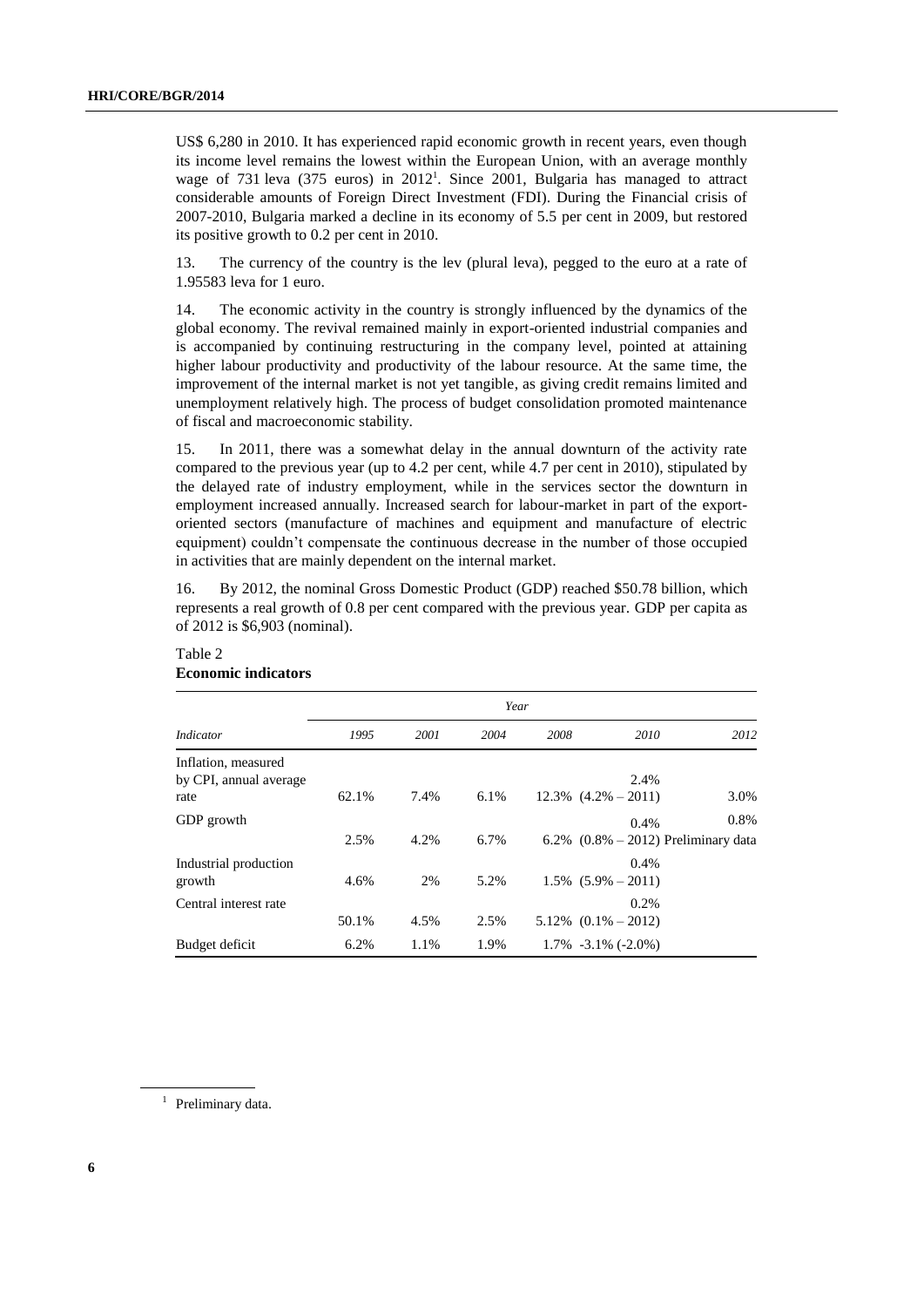### **B. Constitutional, political and legal structure**

### **1. The Constitution**

17. Under the Constitution, Bulgaria is a Parliamentarian Republic. The Constitution stipulates that the entire power of the State shall derive from the people (Art. 1) . The latter shall exercise power directly and through the bodies established by the Constitution. No part of the people, no political party nor any other organization, State institution, or individual shall usurp the expression of the popular sovereignty.

18. Its Article 2 proclaims that "the Republic of Bulgaria is a unitary State with local self-government."

19. Article 4 stipulates that "The Republic of Bulgaria shall guarantee the life, dignity, and rights of the individual and shall create conditions conducive to the free development of the individual and the civil society."

20. Article 5 declares the Constitution the supreme Law of the country, and no other Law shall contravene it, and that the provisions of the Constitution shall apply directly.

21. The Constitution proclaims in Article 6 the equality before the Law principle for all Bulgarian citizens, expressly stating that all are born free and equal in dignity and rights; and there shall be no privileges or restriction of rights on the grounds of race, nationality, ethnic self-identity, sex, origin, religion, education, opinion, political affiliation, personal or social status, or property status."

22. Article 8 declares the principle of the division of power among the legislative, executive and judicial branches.

### **2. The Parliament / National Assembly**

23. The Constitution proclaims that Bulgaria is a Parliamentary Republic with one chamber directly elected and permanently acting National Assembly (Parliament). The Parliament is vested with legislative authority and parliamentary control. It consists of 240 members elected for a four-year term. Every Bulgarian citizen of 21 or above, who does not hold another citizenship and is not under a judicial interdiction or is not serving a prison term, is eligible for Member of the National Assembly. While holding their seat, Members of Parliament cannot occupy a State post or engage in any activity defined in Law as incompatible with their status. They are considered to represent not only their constituencies but the entire nation and cannot be held criminally liable for their votes or opinions expressed in the National Assembly.

24. The Parliament is assisted in its work by standing or *ad hoc* commissions. The latter may also conduct inquiries and investigations. In any case, any official or citizen summoned by a Parliamentary commission is under the obligation to testify and present any document that may be required. With rare exceptions sessions of the National Assembly are held in public.

25. The Constitution stipulates that the Parliament may pass laws, resolutions, declarations and addresses. It adopts the State budget bill; establishes taxes; schedules the elections for President of the Republic; elects and dismisses the Prime Minister and on his/her motion the Members of the Cabinet; elects and dismisses the Governor of the National Bank and the heads of other institutions established by law; on a motion by the President or the Prime Minister introduces martial Law or a state of emergency; decides on the declaration of war and the conclusion of peace; grants amnesty, etc. It also ratifies or denounces by a Law certain international instruments having a political or military nature, or concerning Bulgaria's participation in the international organizations, or dealing with fundamental human rights, etc. Each parliamentary act is promulgated in the State Gazette.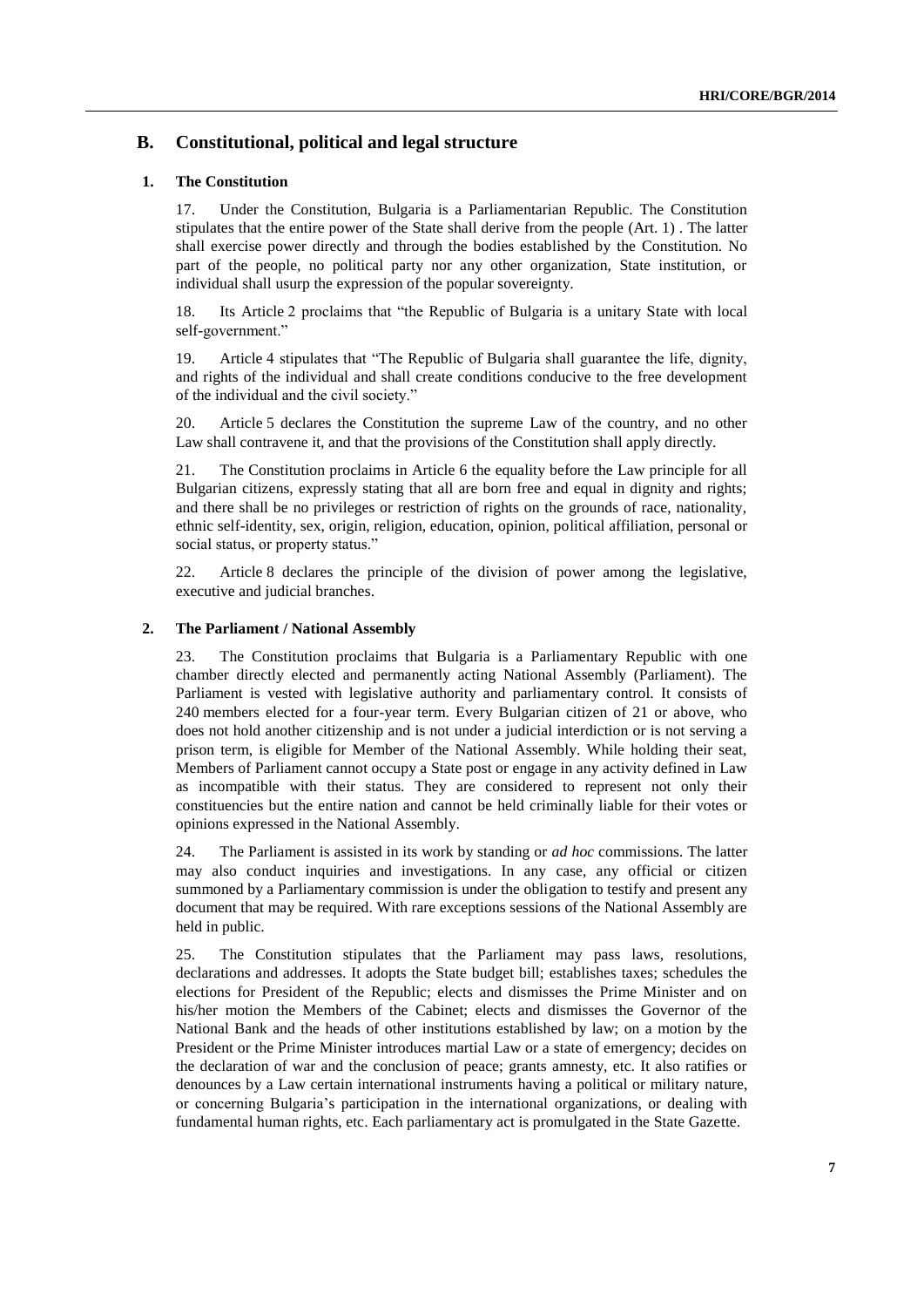26. According to the Bulgarian Constitution, the National Assembly could amend all provisions of the Constitution except those within the prerogatives of the Grand National Assembly. The Grand National Assembly has the right to adopt a new Constitution, to resolve on any changes in the territory of the Republic of Bulgaria and ratify any international treaty envisaging such a change, and to resolve on any changes in the form of State structure or form of Government, etc.

27. Since the adoption of the new Constitution, free and democratic general parliamentary elections have been held in October 1991, in December 1994, in April 1997, in June 2001, in June 2005, in July 2009 and in May 2013.

### **3. The President**

28. The President of the Republic is elected by direct popular vote for five years, embodies the unity of the nation and represents the State in international relations. He is also the Head of State and does not belong to any of the three branches of Government legislative, executive and judicial, but interacts with each of them. In his activities, the President is assisted by a Vice President. The Vice President is elected directly by the people on the same ballot-paper as the President and can exercise a limited range of constitutional powers expressly devolved by the President by a decree.

29. Eligible for President is any natural born Bulgarian citizen over 40 years of age and qualified to be elected to the National Assembly, who has resided in the country during the five years preceding the elections. The President and the Vice President cannot engage in any other State, public or economic activities or participate in the leadership of a political party. They are not to be held liable for actions committed in the performance of their duties except for high treason or a violation of the Constitution (in such cases the Constitution provides for a procedure of impeachment). No criminal proceedings can be initiated against them and they cannot be placed under detention.

30. The President has the right to address the nation and the National Assembly and is perceived as the unifier of the nation. In addition to elections for a National Assembly, the President shall schedule the elections for Members of the European Parliament from Bulgaria and for Local Government authorities in accordance with the terms and conditions of the Election Code. He has the right to initiate legislation to amend the Constitution; participates in the legislative process by promulgating Laws; participates in the procedure for forming a Government; may conclude international agreements on behalf of the state after consultation with the Council of Ministers; accepts the credentials and letters of recall of foreign diplomatic representatives in the country; he is the Commander-in-Chief of the armed forces in peace and in war and declares a state of war in the event of an armed attack against the country, when the National Assembly is not in session. He presides over the Consultative National Security Council; appoints a caretaker Government, appoints a Prime Minister, dissolves the National Assembly; returns a bill to the National Assembly for further debate. The President issues decrees, addresses and appeals.

31. Since the adoption of the 1991 Constitution, presidential elections have been held in October 1991, in October/November 1996, in November 2001, in October 2006 and in October 2011.

### **4. The Council of Ministers**

32. The Council of Ministers directs and conducts State's domestic and foreign policy; ensures the public order and national security and exercises overall guidance over the state administration. It also informs the National Assembly on issues concerning the obligations of the Republic of Bulgaria resulting from its membership in the European Union.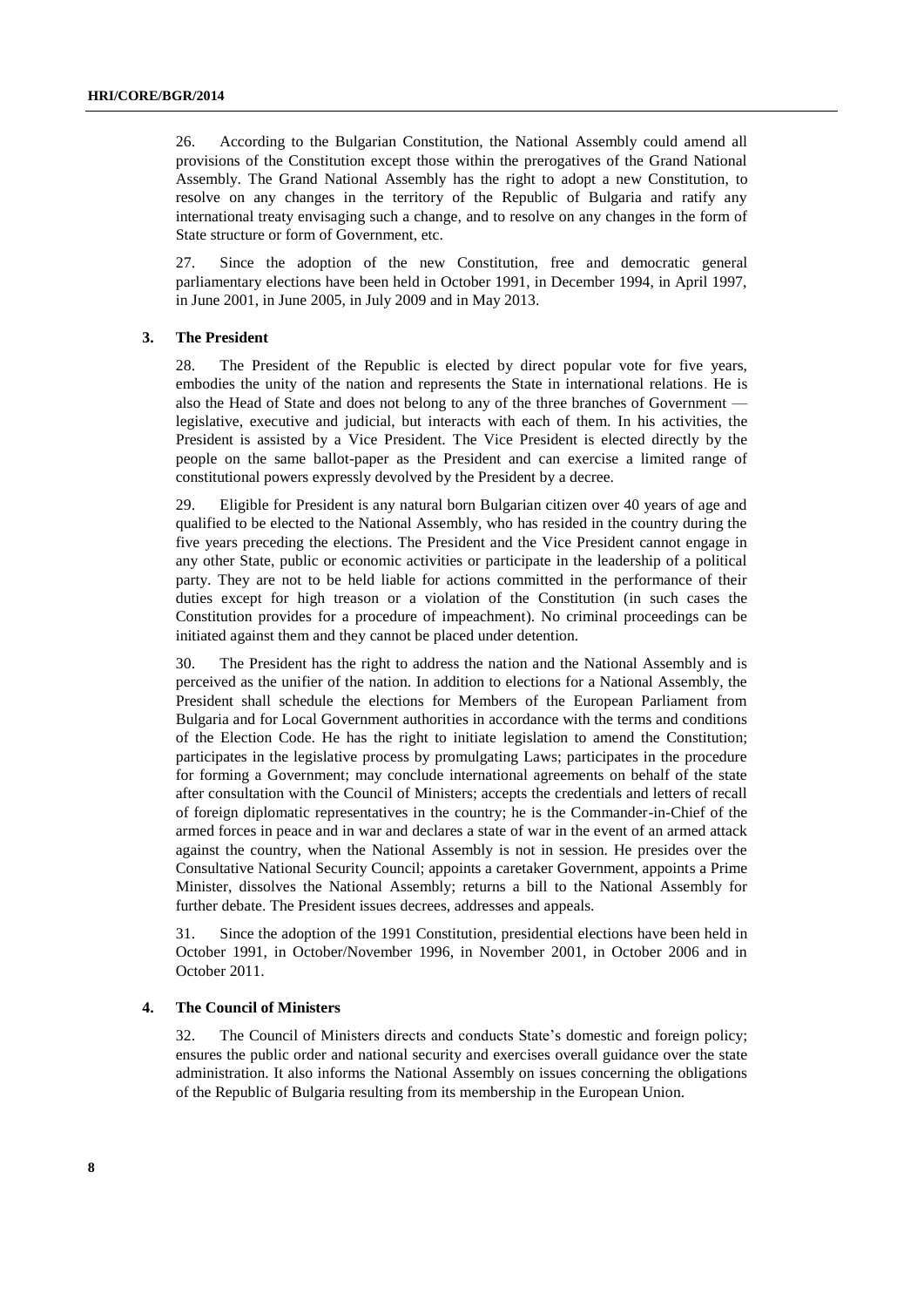33. The Council of Ministers consists of a Prime Minister, Deputy Prime Ministers and ministers. The Prime Minister is to head, coordinate and bear responsibility for the overall policy of the Government. He/she also appoints and dismisses deputy ministers. Usually, each Member of the Council of Ministers heads a ministry. The Constitution, however, provides for exception to this rule if the National Assembly so decides.

34. Eligible for election to the Council of Ministers is any Bulgarian citizen qualified to be elected to the National Assembly. Members of the Council of Ministers cannot hold posts or engage in any activity incompatible with the status of a Member of Parliament.

35. The Council of Ministers adopts decrees, directives, and decisions. By decree, the Council of Ministers adopts regulations and ordinances. In accordance with its relevant constitutional provisions it manages the implementation of the state budget; organizes the management of the state's assets; concludes, confirms or denounces international treaties when authorized to do so by Law, etc.

36. In accordance with the Constitution, the authority of the Government expires upon a vote of no confidence on the Council of Ministers or the Prime Minister, the resignation of the Government or the Prime Minister or the latter's death. After parliamentary elections, the outgoing Council of Ministers submits its resignation to the newly elected National Assembly. In any case, the outgoing Government continues to act until the election of a new Council of Ministers.

37. The Constitution provides for the possibility of establishing a caretaker Government. This might happen if following consultations of the President the biggest, the second largest and one of the minor parliamentary groups consecutively fail to form a Government within the period established by Law (seven days per parliamentary group). In the case of such a lack of agreement, the President shall appoint a caretaker Government, dissolve the National Assembly and schedule new parliamentary elections. Caretaker Governments were appointed on 17 October 1994, 12 February 1997 and 13 March 2013.

#### **5. The Judiciary**

38. An important principle of the State based on the rule of Law is the independence of the Judiciary. Within the constitutional system of Bulgaria based on the division of powers, the judicial branch is given a particularly strong position. The Judiciary is to safeguard the rights and the legitimate interests of all citizens, legal entities and the State. This obligation is confirmed in the legislation on the courts of Law and the Prosecutor's Office and is common to all institutions of the Judiciary within the framework of their competence. In exercising their judicial power in the name of the people, all judges, prosecutors and investigating magistrates while performing their functions are politically neutral and subservient only to the Law. They enjoy the same immunity as the Members of the National Assembly.

39. In the Republic of Bulgaria, justice is administered by the Supreme Court of Cassation, the Supreme Administrative Court, courts of appeal, district courts, military courts, and regional courts. There shall be no extraordinary courts; specialized courts, however, can be established. The courts are to secure transparency, accessibility and perspicuity of their actions. They interact with the legislature and the executive power for comprehensive and complete safeguard of the rights of citizen and legal entities and realizing the criminal politics of the state.

40. Legal authority is exercised by judges, jurymen, prosecutors and investigating magistrates. Judiciary includes also The Prosecutor's Office and judicial inquiry. As provided in Article 128 of the Constitution, investigating authorities are included in the Judiciary system.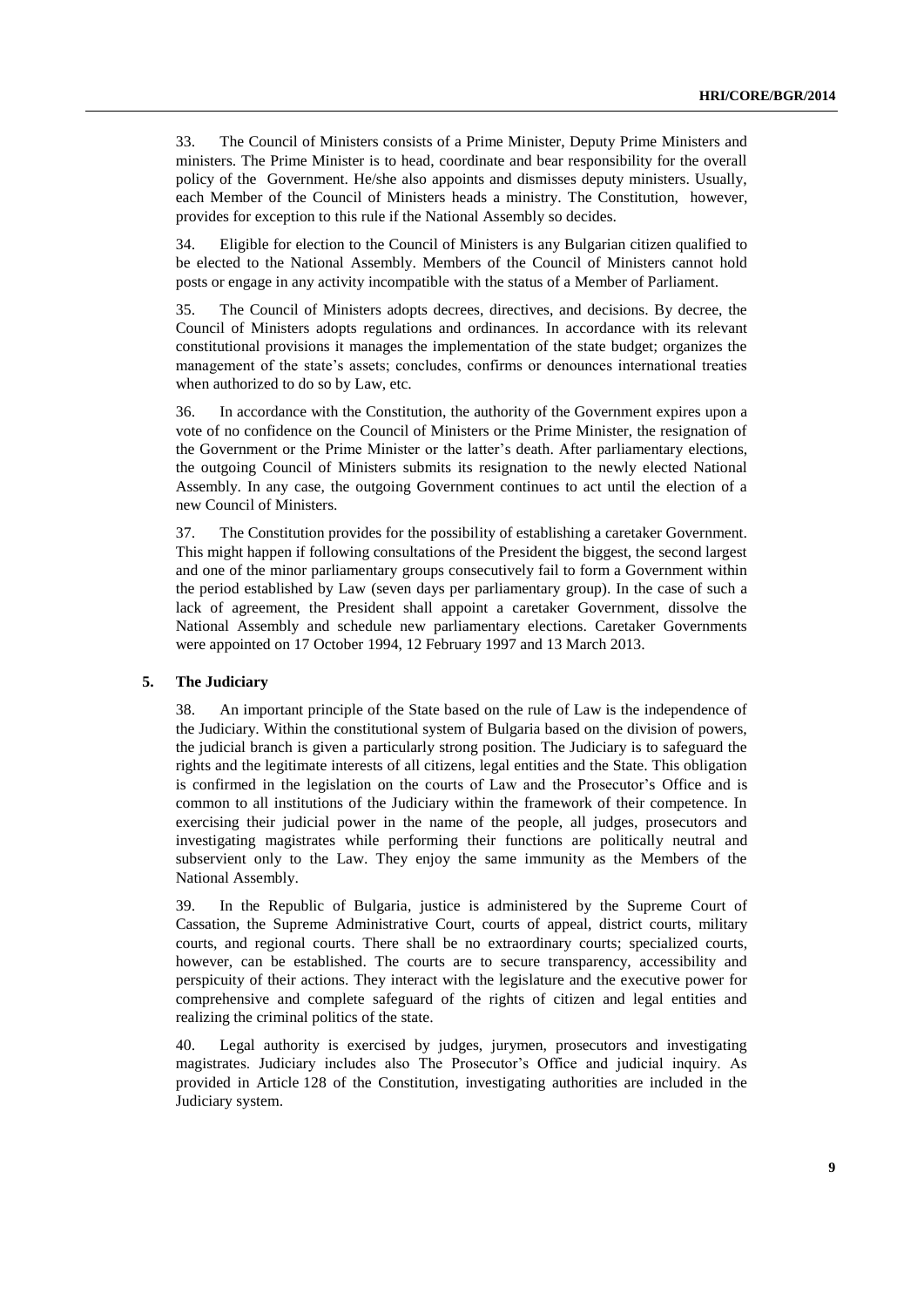41. The Prosecutor's Office ensures observation of legality by bringing charges against criminal suspects and supporting charges in common criminal trials, by overseeing the enforcement of penalties and other measures of compulsion, by acting for the rescission of illegal acts and by taking part in civil and administrative suits whenever required to do so by Law.

42. Justices, prosecutors and investigating magistrates are elected, promoted, demoted, reassigned and dismissed by the Supreme Judicial Council. The SJC is chaired by the Minister of Justice and consists of 25 members.

43. Since 2007, legislative and institutional conditions have been established for the effective enforcement of the European Union legislation.

### **6. The Constitutional Court**

44. The Constitutional Court is composed of twelve members, one third of which are elected by the National Assembly; one third are appointed by the President and one third are elected by the General Meeting of the justices of the Supreme Court of Cassation and the Supreme Administrative Court. They are elected/appointed for a nine-year term and cannot be re-elected or reappointed. Eligible for membership in the Constitutional Court are Bulgarian citizens who have no other citizenship and who meet the requirements of being jurists of high professional and moral integrity and with at least fifteen years of professional experience. The status of the Members of the Constitutional Court is incompatible with a representation mandate, or any State or political post, or membership in a political party or trade union, or with the practising of a free, commercial, or any other paid occupation. The Members of the Constitutional Court enjoy the same immunity as Members of the National Assembly.

45. The Constitution vests the Bulgarian Constitutional Court to provide binding interpretations of the Constitution. The second substantial competency of the Court is to rule on challenges to the constitutionality of the Laws and other acts passed by the National Assembly and the acts of the President. Such control is in fact the Constitutional Court's major competency. Also the Constitutional Court rules on the compatibility of domestic Laws with the universally recognized norms of International Law and the international instruments to which Bulgaria is a party. Further the Constitutional Court rules on challenges of the constitutionality of political parties and associations, on challenges to the legality of the election of the President and Vice President or of a Member of Parliament. The Constitutional Court shall rule on impeachment brought by the National Assembly against the President or the Vice President for treason or violation of the Constitution.

46. The Constitutional Court cannot act on its own initiative; it becomes active only on an initiative from at least one fifth of the Members of the Parliament, the President, the Council of Ministers, the Supreme Court of Cassation, the Supreme Administrative Court or the Chief Prosecutor. The Ombudsman can communicate to these organs its opinion on the need for the Constitutional Court to be seized of the constitutionality of a particular international treaty on human rights before its ratification.

### **7. Non-Profit legal entities**

47. The conditions for Constitution, registration, the structure, the activity and the termination of the non-profit corporate bodies are settled in the Non-Profit Legal entities Act. The non-profit legal entities are associations and foundations. The non-profit legal entities freely determine their goals and can identify themselves as organisations carrying out activities to the public or private benefit. The determination can be made by the statutes, the constituting act or by amendments in them. The determination of carrying out socially useful activity is irrevocable after the entering of this circumstance in the register of the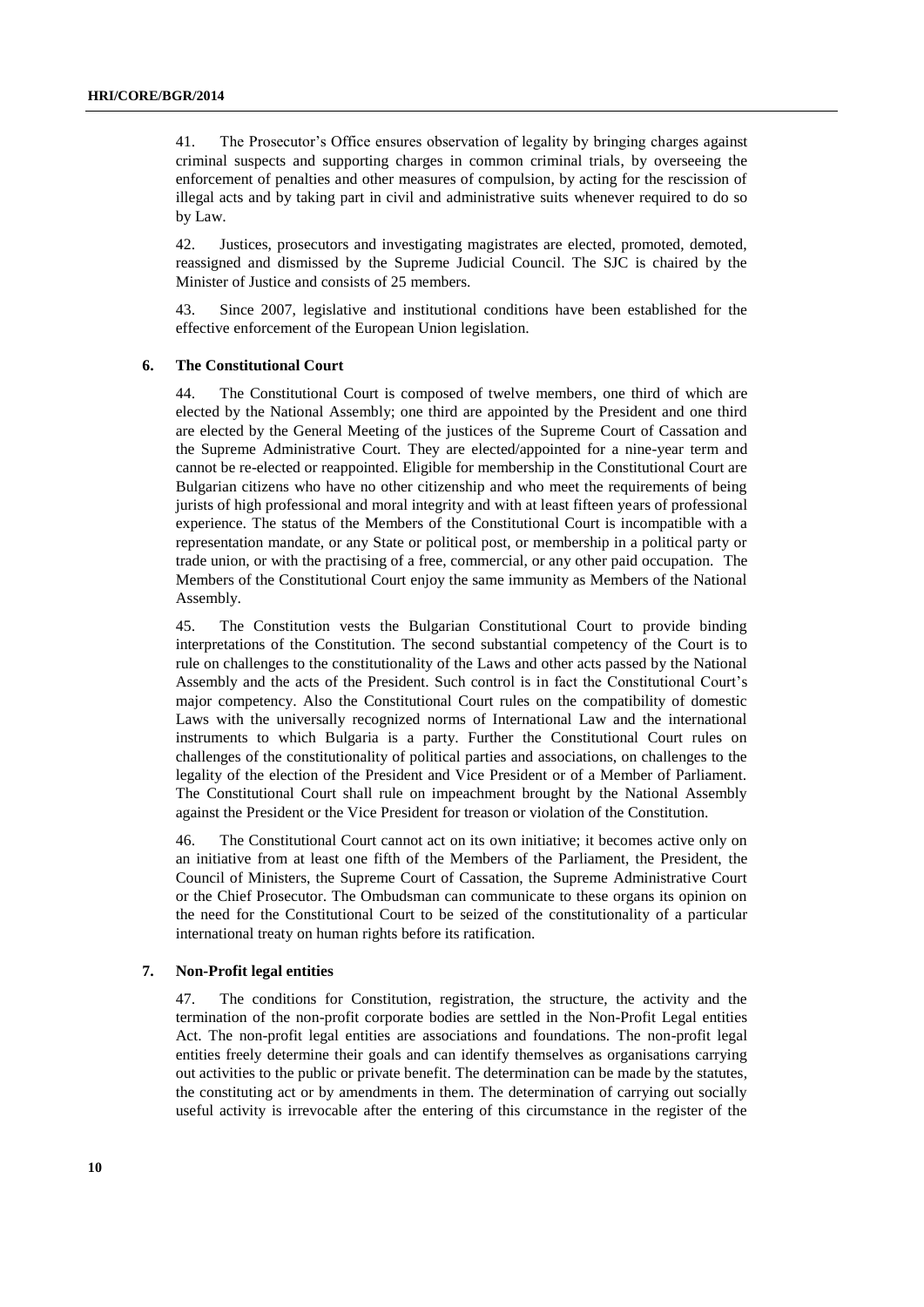non-profit legal entities in the region of the district court at the headquarters of the nonprofit legal entity. The non-profit legal entities determined for carrying out socially useful activity are subject to entry, upon their establishment, in a special Central Register at the Ministry of Justice.

48. The state can support and encourage the non-profit legal entities registered in the central register in carrying out socially useful activity through tax, credit interest, customs and other financial and economic relief, as well as financing, under conditions and by an order determined by the respective special laws.

# **II. General framework for the protection and promotion of human rights**

### **A. Acceptance of international human rights instruments**

49. As a member of the United Nations since 1955, the Council of Europe since 1992, and of the European Union since 2007, Bulgaria subscribes to the highest standards in the field of human rights and has ratified the core international human rights treaties. The Bulgarian Constitution of 1991 and the relevant national legislation ensure enhanced protection of human rights in accordance with the highest international standards.

50. Article 5, paragraph 4 of the Constitution provides that international treaties which have been ratified in accordance with the constitutional procedure, promulgated and having come into force with respect to the Republic of Bulgaria, are part of the Bulgarian legislation have primacy over any conflicting provision of the domestic legislation.

51. With the entry into force of the Lisbon Treaty in 2009, Bulgaria is bound also by the high standards and aspirations enshrined in the Charter of Fundamental Rights of the European Union.

52. Chapter Two of the Constitution, entitled "Citizens' Fundamental Rights and Obligations" (Arts. 25 to 57), lays down the fundamental political, civil, economic, social and cultural rights of citizens. The Constitution provides the required legal guarantees for the protection and enjoyment of human rights and fundamental freedoms.

53. The legal framework of Bulgaria on protection and promotion of human rights is based on the core United Nations international instruments of human rights, in particular the Universal Declaration of Human Rights; the International Covenant on Civil and Political Rights; the International Covenant on Economic, Social and Cultural Rights; the International Convention on the Elimination of All Forms of Racial Discrimination; the Convention on the Elimination of All Forms of Discrimination against Women; the Convention Against Torture and Other Cruel Inhuman or Degrading Treatment or Punishment and its Optional Protocol; the Convention on the Rights of the Child and its two Optional Protocols (the Optional Protocol on the involvement of children in armed conflict and the Optional Protocol on the sale of children, child prostitution and child pornography); the Convention on the Rights of Persons with Disabilities; the United Nations Convention against Transnational Organized Crime and its two Protocols (the Protocol against the Smuggling of Migrants by Land, Sea and Air and the Protocol to Prevent, Suppress and Punish Trafficking in Persons, especially Women and Children) and numerous ILO Conventions. Since 2006, Bulgaria has been a party to the United Nations Convention against Corruption, which is considered a major international instrument in the fight against corruption.

54. As a Member of the Council of Europe, Bulgaria is a High Contracting Party to more than 80 Council of Europe conventions and protocols*,* in particular the Convention for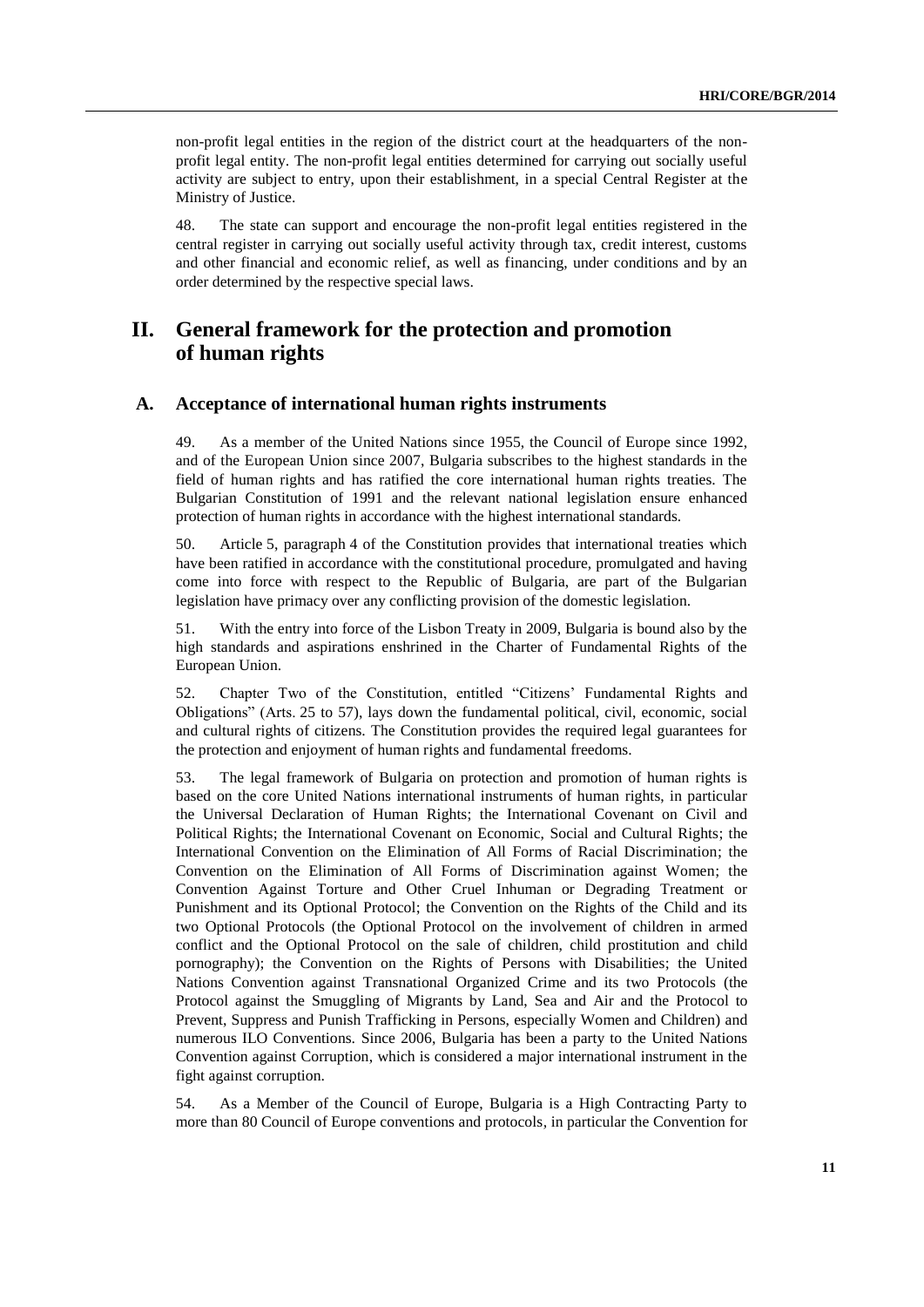the Protection of Human Rights and Fundamental Freedoms and its protocols (Protocols Nos. 1, 2, 3, 4, 5, 6, 7, 8, 11, 13 and 14 and has signed Protocol 15), the Framework Convention for the Protection of National Minorities, the European Social Charter (revised) as well as the Council of Europe Convention on Action against Trafficking in Human Beings**.**

55. The Framework Convention for the Protection of National Minorities has been ratified by Bulgaria with the following declaration: "Confirming its adherence to the values of the Council of Europe and the desire for the integration of Bulgaria into the European structures, committed to the policy of protection of human rights and tolerance to persons belonging to minorities, and their full integration into Bulgarian society, the National Assembly of the Republic of Bulgaria declares that the ratification and implementation of the Framework Convention for the Protection of National Minorities do not imply any right to engage in any activity violating the territorial integrity and sovereignty of the unitary Bulgarian State, its internal and international security".

56. Bulgaria is a founding Member of the Council of Europe Group of States against Corruption (GRECO).

57. Bulgaria has been very active in the United Nations bodies dealing with human rights, the General Assembly, the Third Committee, the Human Rights Council, the Economic and Social Council, the Committee on Economic, Social and Cultural Rights, the Committee on the Elimination of Racial Discrimination, the Human Rights Committee, the Committee on Economic, Social and Cultural Rights, the Committee on Elimination of Discrimination Against Women and the Committee Against Torture. For the 68th Session of the United Nations General Assembly Bulgaria was elected President of the Third Committee.

58. Bulgaria ratified the Convention on the Rights of Persons with Disabilities in 2012 (Official Gazette of the Republic of Bulgaria No. 12/2012) and in 2012 the Council of Ministers adopted an Action Plan (2013–2014) to bring the Bulgarian legislation in conformity with the provisions of the Convention. Information campaigns on the provisions of the Convention in collaboration with the NGOs have been already started in the numerous Bulgarian cities.

59. Bulgaria ratified both the Convention relating to the Status of Refugees and the Convention on the Reduction of Statelessness in 2012. Bulgaria confirms its commitment to consider ratifying the Optional Protocol to the International Covenant on Economic, Social and Cultural Rights, and inter-departmental discussions are under preparation.

60. The commitment of Bulgaria to ratify the International Convention for the Protection of All Persons from Enforced Disappearance was confirmed at the high-level meeting on the Rule of Law in September 2012 and the preparation of the ratification is dealt with in an inter-institutional working group.

61. In September 2012, Bulgaria submitted its candidature for membership in the United Nations Human Rights Council in the period 2019–2021 and is in the course of running an active diplomatic campaign in support of this candidature.

### **B. Legal framework for the protection of human rights at the national level**

62. Bulgarian national legislation on human rights has incorporated the norms and principles of the international human rights instruments to which the country is a party. They form an integral part of Bulgarian legislation. In addition to the Acts of Laws in the area of civil and political rights, a number of other Acts of Law on economic and social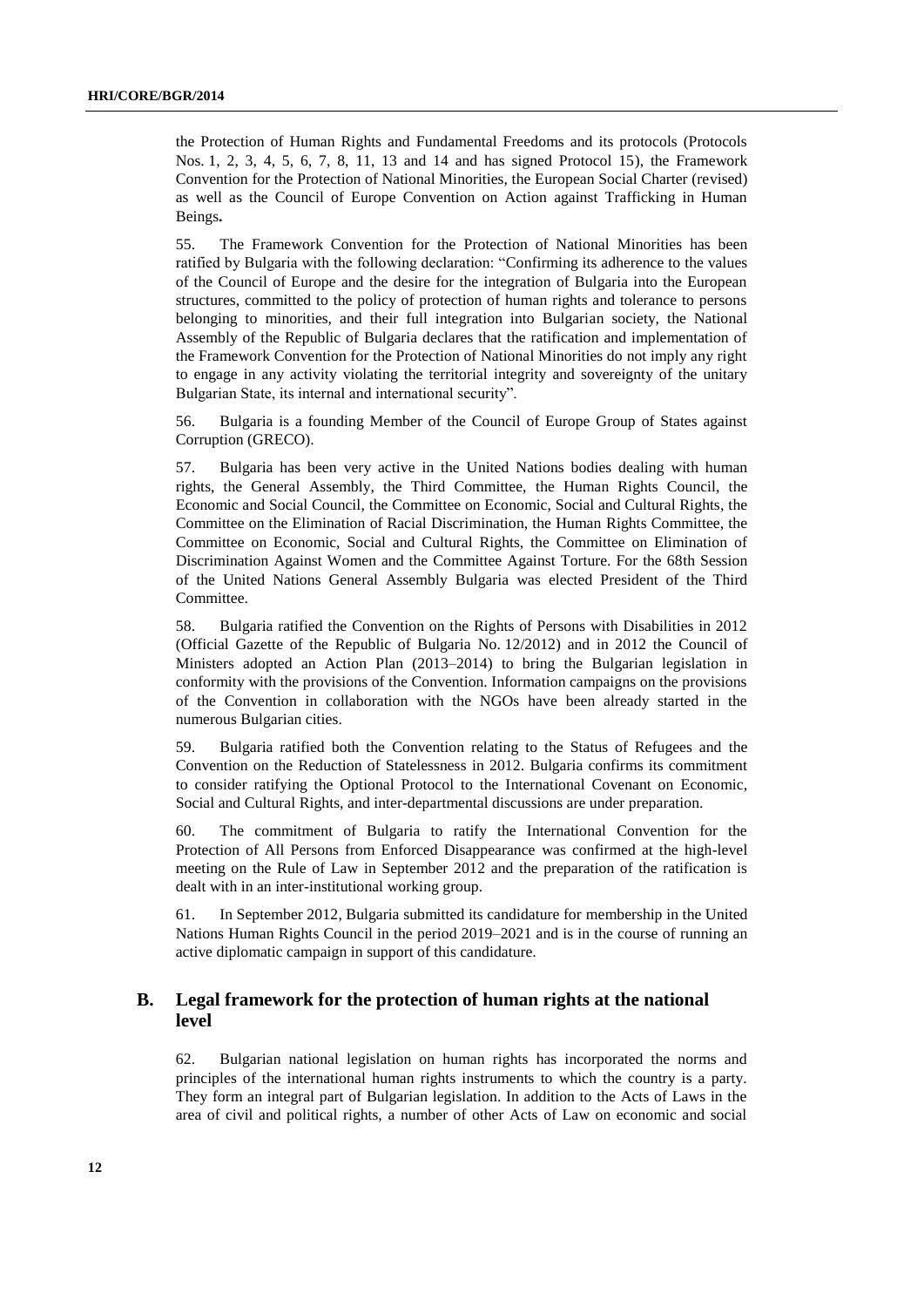rights, such as the Labour Code, the Employment Promotion Act, the Social Insurance Code, the Health Insurance Act, the Public Education Act, the Higher Education Act, etc., recognize and expressly regulate the fundamental economic, social and cultural rights under the respective International Covenant.

63. New Laws in the social sphere were adopted: the Social Insurance Code of 2000, the Economic and Social Council Act of 2002, the Employment Promotion Act of 2002, the Act on Factory and Office Workers' Claims (guaranteed in the event of the employer's bankruptcy) of 2005, the Health Act of 2005.

64. Important amendments were introduced in other social Laws, such as the Labour Code, the Settlement of Collective Labour Disputes Act, and the Health and Safety at Work Act. The amendments aimed at bringing the Laws into full conformity with the provisions of the International Covenant on Economic, Social and Cultural Rights, the ILO conventions, the relevant Council of Europe conventions and European legislation.

65. Bulgaria has recognized the compulsory jurisdiction of the International Court of Justice.

### **Access to justice and remedies**

66. Every Bulgarian citizen enjoys free and unrestricted access to justice. The Civil Procedure Code provides for the types of courts that are competent to hear civil cases. The procedure takes place in three instances. At each instance, court the proceedings take usually one to one and a half year. In civil cases, a state fee is to be paid by the applicant for the proceedings to be opened and in most of the cases it is the equivalent of four percent of the claimed compensation.

67. According to the Legal Aid Act and Civil Procedure Code, applicants are entitled to legal aid for their representation in civil cases, which would include discrimination cases. In principle, the Legal Aid Act provides that legal aid might be provided in civil cases when evidence from the relevant authorities are presented to prove that the party has not financial means to pay for legal aid. The court takes into account the income of the person or the family, property status certified with a declaration, family, healthcare and employment status, age and other circumstances. The court specifies the type and scope of the legal aid granted in its ruling. The latter has effect as from the submission of the application, unless the court decrees otherwise. In practice, most of the reviewed discrimination cases were initiated and led by attorneys-at-law who work for human rights NGOs and provide in principle *pro bono* legal aid to the applicants.

68. Legal aid is not provided for the parties in non-judicial procedure before the equality body, the Protection Against Discrimination Commission. The fees for the procedure before the equality body as well as the expenses are paid by the state budget.

69. Under Bulgarian law, the civil courts can award compensation for damages. There is no maximum amount of compensation. The courts can award any amount that is fair. The courts can make a declaration of discrimination and award compensation for damages, as well as order the respondent to take remedial action, or to refrain from or terminate particular action or inaction found to be in breach of the law. The equality body, too, can make a finding of discrimination, and order preventive or remedial action. Under the Protection Against Discrimination Act, the equality body has power to impose financial sanctions between the equivalent of 125 and 1,250 euros. These sanctions are administrative fines and are not awarded to the victim as compensation but go to the state budget.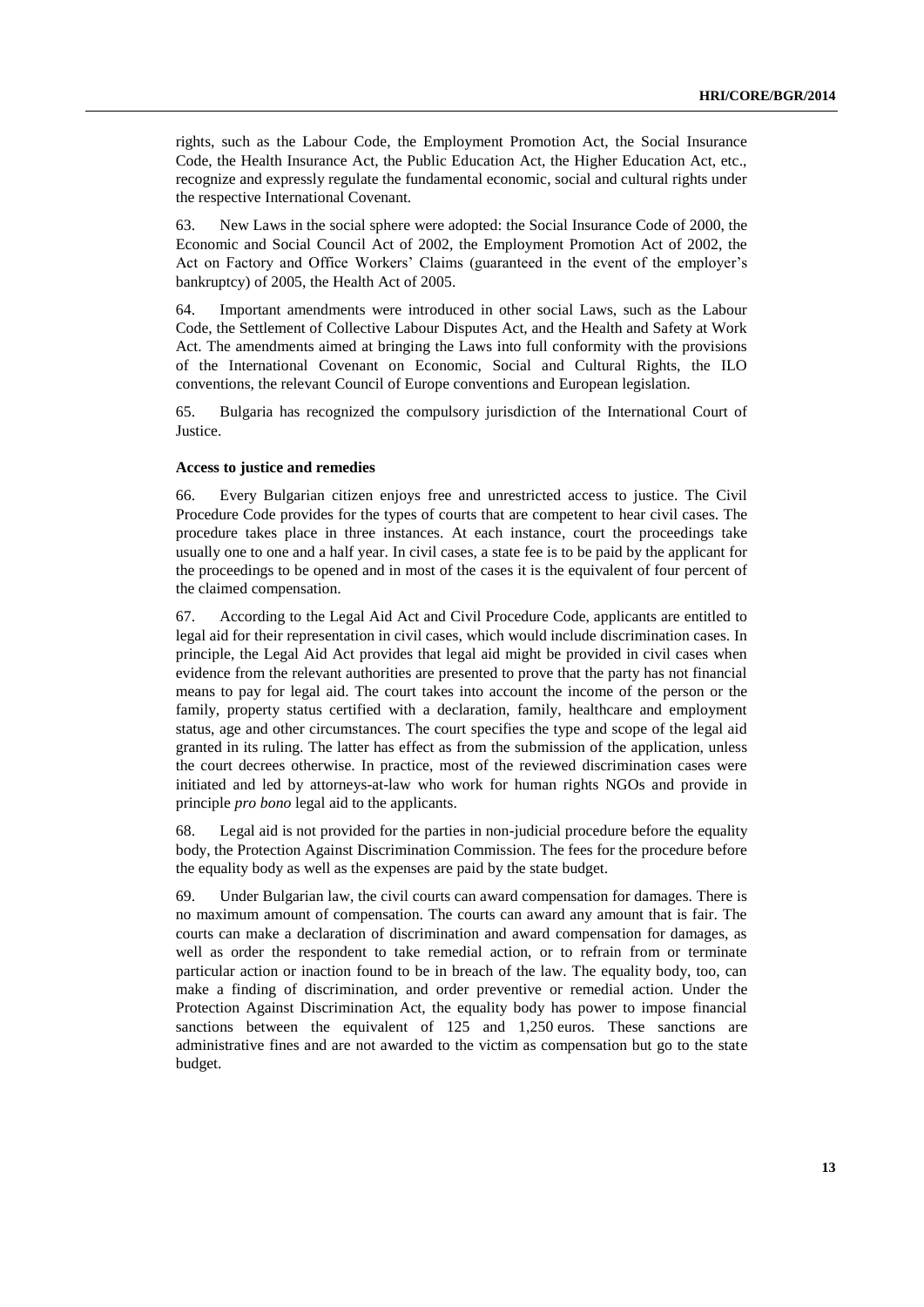### **C. Framework within which human rights are protected at the national level**

70. The national institutional framework for the protection of human rights and fundamental freedoms rests with the administrative, legislative and judicial branches of power.

### **1. National Assembly and its Commissions**

71. The human rights issues are dealt with by the Parliamentary Commissions of the National Assembly: the Commission on Legal Affairs; the Commission on Labour and Social Policy; the Commission on Children, Youth and Sport; the Commission on Interaction with Civil Organizations and Movements; the Commission to Combat Corruption, Conflict of Interests and Parliamentarian Ethics; and the Commission on Culture and Media.

### **2. Constitutional Court**

72. The Constitutional Court is vested with the powers to provide binding interpretations of the Constitution itself, to control the constitutionality of the Laws and other acts taken by the National Assembly, as well as the acts by the President of the Republic, to pronounce itself on the consistency of any international treaties signed by the Republic of Bulgaria with the Constitution prior to their ratification, as well as on the consistency of any domestic Laws with the universally recognized standards of international Law.

73. Applying strictly and consistently the provisions of the Constitution, the Court guarantees the protection of fundamental rights and freedoms in Bulgaria. The Court has rendered consistent decisions in defence of human rights and legal interests of the Bulgarian citizens, separation of powers, inviolability of private property, freedom for economic initiatives, independence of the mass media and prohibition of any censorship.

### **3. Courts**

74. Under Article 117 of the Constitution, the Judiciary shall protect the rights and legitimate interests of citizens, legal persons and of the State. Article 10 of the Judiciary Act states that civil and penal judicial proceedings are conducted by a three-stage system (first instance, appeal and cassation). There is a two-stage system for administrative judicial proceedings.

75. The Bulgarian court system comprises Regional Courts, District Courts, Courts of Appeal, and Supreme Courts (Supreme Court of Cassation and Supreme Administrative Court).

76. Courts of Appeal hear appeals against decisions delivered by District Courts, while District Courts hear appeals against rulings of Regional Courts. The Supreme Court of Cassation hears appeals against second instance judgments.

77. Claims in respect of administrative acts (e.g. disputes with local and central administration, licenses, residence permits, real estate matters, etc.) are brought before the Administrative Courts, which act as courts of first instance. The decisions of the Administrative Courts may be appealed before the Supreme Administrative Court.

78. The Supreme Court of Cassation and the Supreme Administrative Court are entitled to issue interpretative decisions aimed at providing final solutions where disputes as to the application of certain statutory provisions arise, and at eliminating and preventing inconsistencies and contradictions in the judicial practice.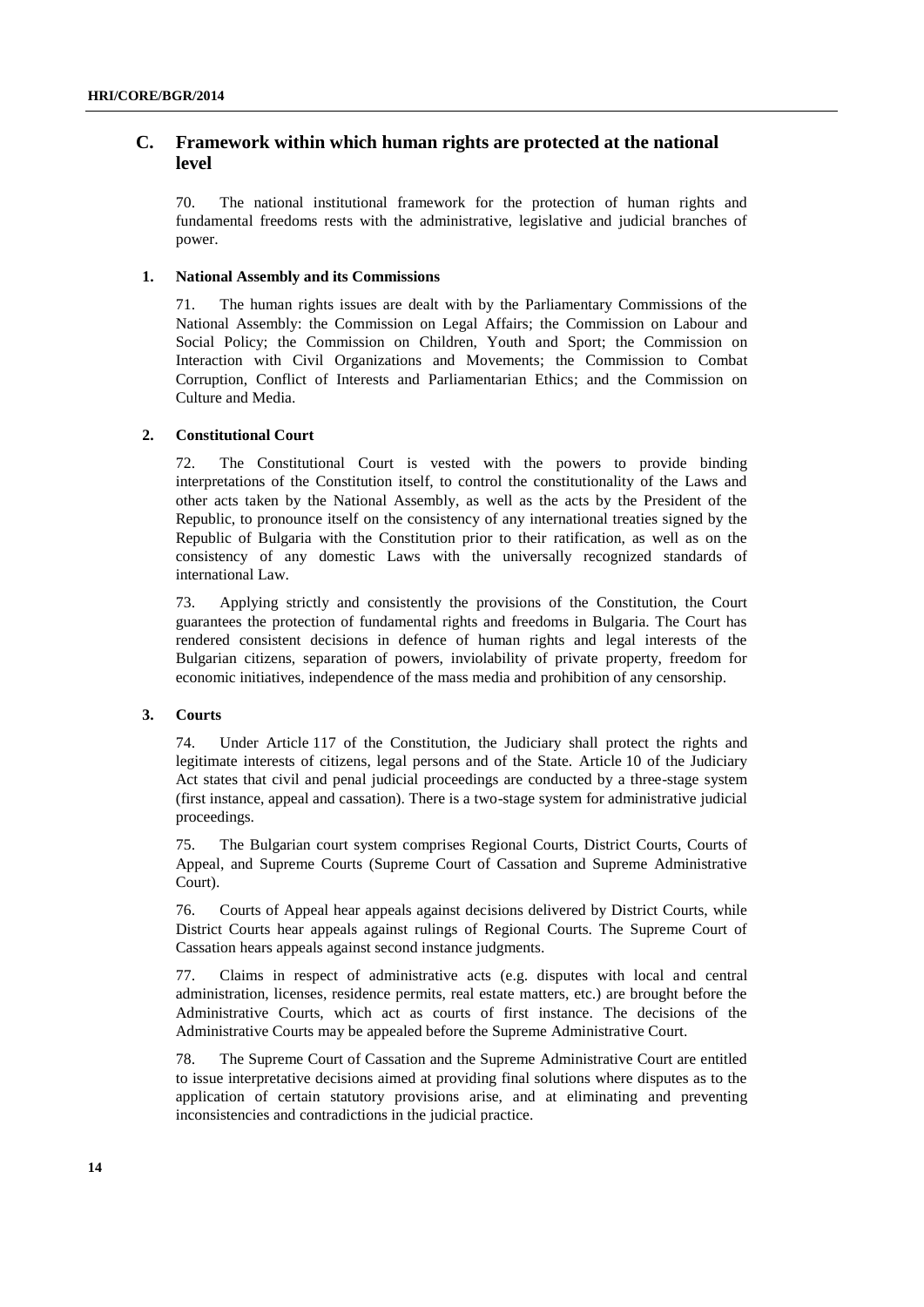### **4. Public Prosecutor's Office**

79. The Public Prosecutor's Office of Bulgaria is part of the Judiciary and its structure is in compliance with that of the courts. It oversees the rule of Law and administrates criminal investigations. Prosecutors have the right to initiate criminal proceedings on their own initiative in cases of alleged offences or crimes.

80. The Prosecutor General supervises legality and provides methodological guidance of the activity of all prosecutors and may seize the Constitutional Court.

### **5. Ombudsman of the Republic of Bulgaria**

81. The institution was established under the Ombudsman Act (promulgated in the State Gazette, No. 48 of 23 May 2003, entered in force on 1 January 2004), with the mandate of being public defender, as an additional form of protection of citizens' rights and freedoms. Under the 2006 amendments to the Constitution, the status of the Ombudsman was raised to a constitutional level thereby further strengthening his/her independence. The amendments expanded also the Ombudsman's possibilities for effective defence of citizens. The Ombudsman was empowered to seize directly the Constitutional Court on matters concerning Laws in contravention and violation of basic human rights and freedoms.

82. The Ombudsman shall be elected by the National Assembly by secret vote.

83. The Ombudsman is independent in his/her activities and is accountable only to the Constitution, the Laws and the international treaties ratified by the Republic of Bulgaria.

84. The Ombudsman: shall consider and investigate complaints and signals about violations of rights and freedoms by State and municipal organs and persons authorized to perform public functions or render public service; take actions in such cases when his/her involvement is indispensable in defence of human rights and freedoms; inform the prosecutor's office of results in investigations which contain data for committed crimes; propose legal changes to the President of the National Assembly and to the Prime Minister concerning certain provisions where investigations of complaints and signals have proved enough grounds for violations of human rights and freedoms; express positions and opinions about respect for human rights and freedoms, including the Ombudsman's right to be heard by the National Assembly; request interpretative opinions by the General Assembly of the colleges of the Supreme Court of Cassation and the Supreme Administrative Court; submit annual reports to the National Assembly, as well as special reports on specific cases.

85. The Ombudsman shall also mediate between administrative bodies and the persons concerned with a view to remedy and remove violations. Complaints to the Ombudsman may be presented by any natural person irrespective of his/her citizenship, sex, political affiliation or religion. Representatives of the non-profit legal entities pursuing activities for public benefit, as in the area of protection of human rights, could also present complaints to the Ombudsman.

86. The Ombudsman's activities focus on several main directions, namely, investigation of individual complaints and signals by citizens**,** investigation of cases which cause wide public reaction**,** maintaining systematic watch on, and control over, the respect for and observance of human rights within the penitentiary system.

87. The Ombudsman's institution has established itself as an active factor in the protection of citizens' rights, and as a proponent for improving administrative practices as well.

88. In 2011, the Ombudsman has formally undertaken requisite steps before the International Coordination Committee of the National Institution for Protection of Human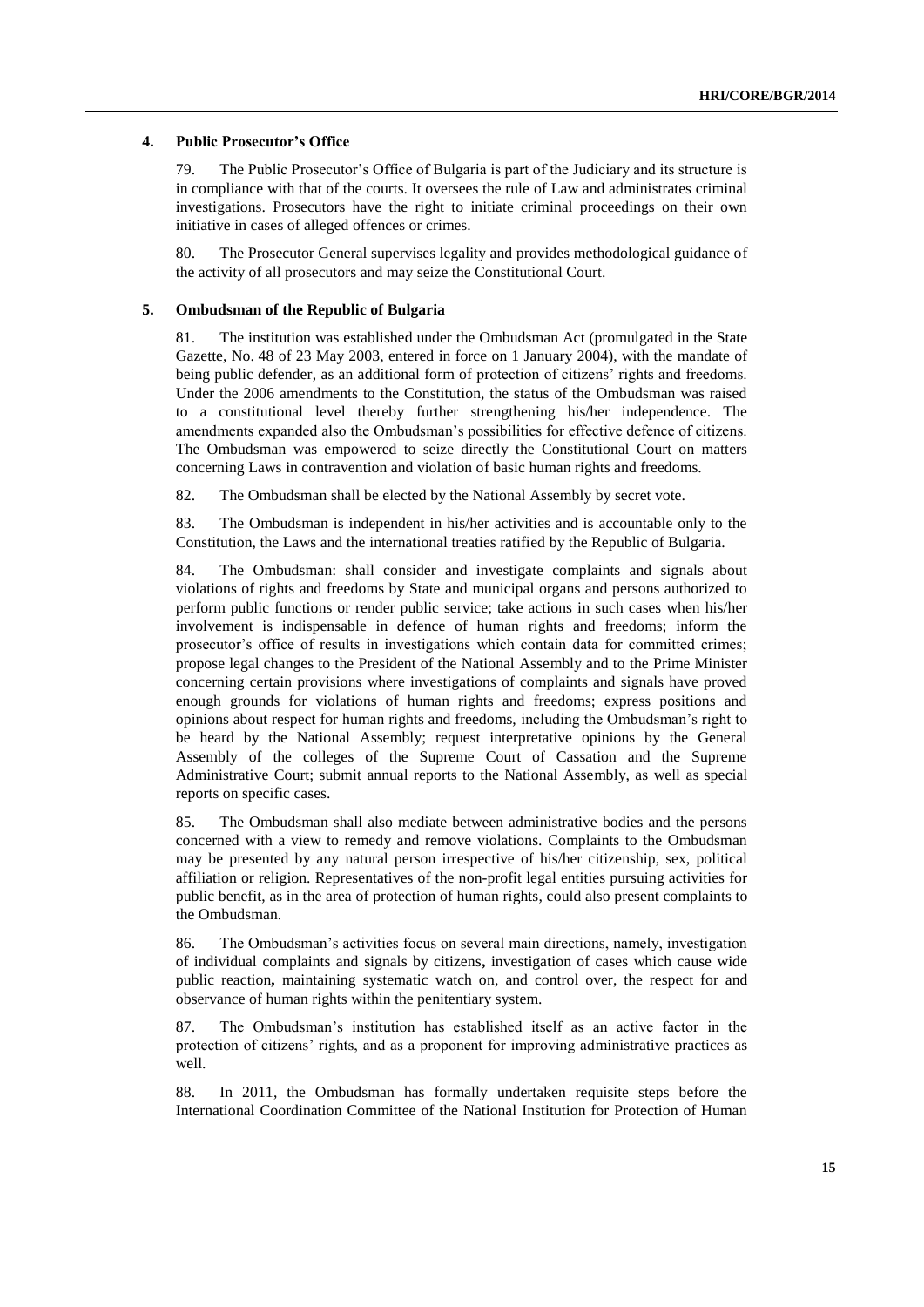Rights pursuant to the Paris Principles, for accreditation in accordance with the Paris Principles. In October 2011, the Accreditation Bureau of the International Coordination Committee accredited the Ombudsman of the Republic of Bulgaria with statute "B".

89. In conformity with Article 17 of the Optional Protocol to the Convention against Torture and other Cruel, Inhuman or Degrading Treatment or Punishment, the National Assembly of the Republic of Bulgaria in March 2011 adopted amendments to the Law on Ombudsman related to the designation of the Ombudsman of the Republic of Bulgaria as a National Preventive Mechanism (NPM). A new Chapter has been added to the Law on Ombudsman which provides for the competence of the Ombudsman of the Republic of Bulgaria as a National Preventive Mechanism. The functions of the Ombudsman as NPM are facilitated by the establishment of a new Directorate of National Preventive Mechanism and Fundamental Human Rights and Freedoms has been established in the Office of the Ombudsman of the Republic of Bulgaria on 1 June 2012.

### **6. Commission for Protection against Discrimination**

90. The Commission for Protection against Discrimination was established under the Protection against Discrimination Act (promulgated in the State Gazette, No. 86 of 30 September 2003, entered in force on 1 January 2004)**.**

91. The Commission comprises 9 members, at least four of them jurists. The National Assembly shall elect five of the members, including the Commission's Chairperson and Deputy Chairperson. The President of the Republic shall appoint four of the members. The mandate of the Commission members is five years. In the process of election or appointment of Commission members, the principles of balanced participation of women and men and participation of persons belonging to ethnic minorities shall be respected**.** The present membership of the Commission consists of five women and four men. Four of the members belong to other than Bulgarian ethnicity.

92. According to the Act, the Commission is an independent specialized state organ for prevention of discrimination, protection against discrimination and ensuring equal opportunities. The Commission shall exercise control over the implementation and compliance with the Act and other Laws regulating equality of treatment.

93. The mandate of the Commission includes: establishing violations of the Act or other Laws regulating equality of treatment; issuing decree measures for prevention; imposing sanctions and applying administrative compulsory measures; issuing obligatory prescriptions for compliance with the Act and other relevant Laws; appealing against administrative acts which are in contravention to the Act and other Laws; initiating claims before the court and making proposals and recommendations to State and municipal authorities to terminate discriminatory practices and repeal their acts issued in contravention to the Act; commenting on draft normative acts; issuing statements on the conformity of the legal act drafts with the legislation for prevention of discrimination, as well as recommendations for adopting, revoking, amending and supplementing legal acts; providing independent assistance to victims of discrimination by submitting complaints about discrimination; conducting surveys.

94. Article 4 of the Act lists 19 grounds of discrimination, viz. gender, race, nationality, ethnic origin, citizenship, origin, religion or belief, education, opinion, political affiliation, personal or public status, disability, age, sexual orientation, marital status, property status and genetic characteristics. The list is non-exhaustive because the same article also stipulates that "…any other grounds, established by the Law, or by international treaties to which the Republic of Bulgaria is a Party" shall be taken into account.

95. Proceedings before the Commission can be initiated on the basis of a complaint by a victim of discrimination, or by a signal from natural persons or legal entities, or by the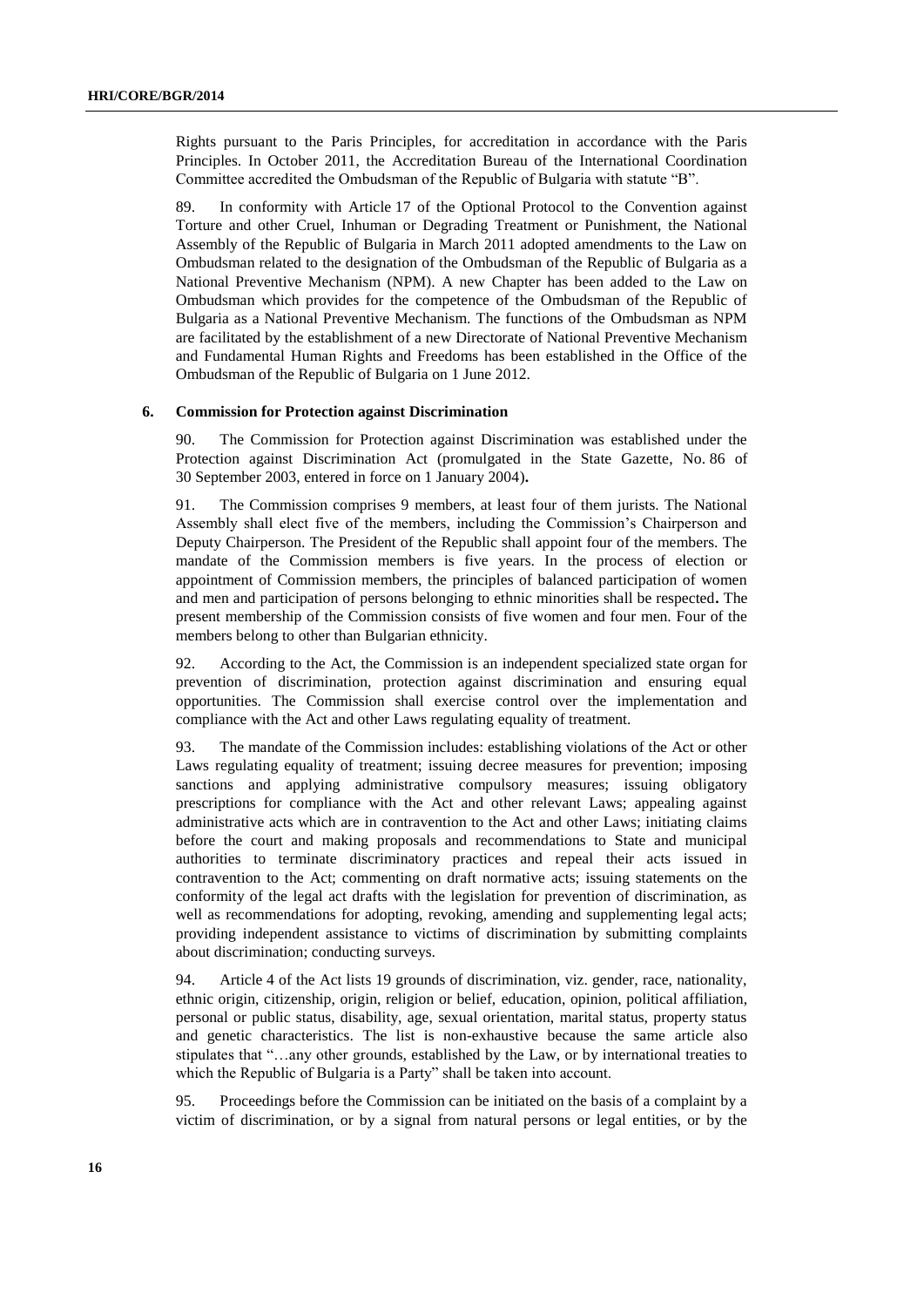Commission itself. The proceedings before the Commission are free of charge. An important step in the process of establishment of the violation is the reversed burden of proof, introduced by this act.

### **7. National Council for Cooperation on Ethnic and Integration Issues**

96. Pursuant to Decree No. 92/2011 of the Council of Ministers on the amendment of previous related regulations of the Council of Ministers (promulgated in the State Gazette, issue No. 31 of 2011) in April 2011, responsibility for all activities related to the ethnic and integration issues was transferred from the Ministry of Labour and Social Policy to the Administration of the Council of Ministers. To this end, the consultative and coordinative functions on ethnic and integration issues were entrusted entirely to the National Council for Cooperation on Ethnic and Integration Issues (NCCEII).

97. The role of the NCCEII is to support the formation of a stable and consistent policy aimed at resolving the basic problems of Bulgarian citizens belonging to ethnic communities, ensuring interrelation and coordination between the policies of integration. Particular attention is focused on the Roma. The Government broadened the scope of the NCCEII functions regarding its representation in international institutions and the coordination of the international initiative "Decade of Roma Inclusion 2005-2015". The Chairperson of the NCCEII, who is the Deputy Prime Minister, is also the National Coordinator of the initiative.

98. The NCCEII members include representatives of all ministries at the level of deputy minister, some governmental institutions represented by their chairpersons, as well as the head of National Statistical Institute, representative of the Bulgarian Academy of Sciences and the National Association of Municipalities in Bulgaria. More than 40 of the NGOs, created by citizens belonging to ethnic minorities (Roma, Turkish, Jewish, Villach, Armenian, Karakachan, Tatar and Aromanian) or working in favour of integration of ethnic minorities, are also among the NCCEII members.

### **8. State Agency for Child Protection**

99. The State Agency for Child Protection was established in 2000 under the Child Protection Act by Council of Ministers Decree No. 226 of 30 October 2000. In accordance with the Act, the Agency is a specialized body of the Council of Ministers for guiding, coordinating and monitoring the implementation of the state policy for child protection. There is also a National Council on Child Protection headed by the Agency's Chairperson and members — deputy ministers of the child protection bodies, NGOs and other institutions concerning child rights.

### **9. National Council on Gender Equality**

100. The Council has been created within the Council of Ministers with consultative functions. It is headed by the Minister of Labour and Social Policy and its members are deputy ministers, heads of agencies and representatives of the social partners. NGOs working in the field of gender equality are also included.

#### **10. National Commission to Combat Trafficking in Human Beings**

101. The National Commission to Combat Trafficking in Human Beings was established under the Combating Trafficking in Human Beings Act. The Commission is a collective body with the Council of Ministers. The Commission is chaired by a deputy prime minister. The main responsibilities of the Commission are to develop, manage, coordinate and supervise the implementation of the national policy and strategy; to organize and coordinate the interaction among various ministries and organizations in applying the Law; to analyze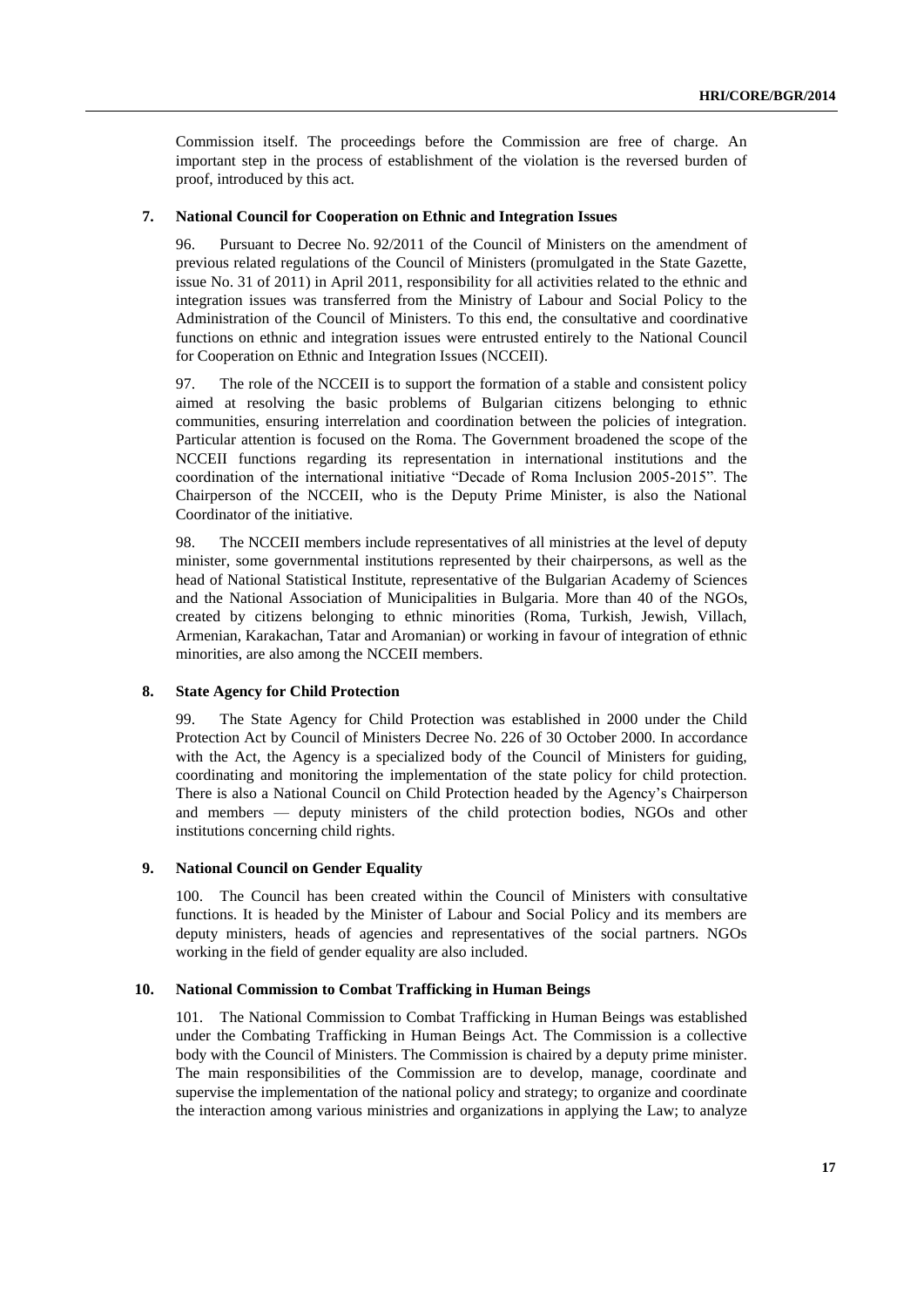and record statistical data on human trafficking; to conduct information, awareness and educational campaigns; to protect and reintegrate the victims of human trafficking; to suggest legal amendments. Every year the Commission prepares a national programme, adopted by the Council of Ministers. Under the Commission there are five local commissions, two shelters for temporary accommodation of victims of trafficking and three informational centers.

102. Bulgaria has ratified all relevant international conventions on combating trafficking in human beings. The national legislation is fully synchronized with international requirements. This includes an amendment to the Penal Code in April 2009 harmonizing Section IX "Trafficking in Human Beings" with Article 19 of the Council of Europe Convention against Trafficking in Human Beings.

103. Bulgaria has set up a national referral mechanism for victims of trafficking as well as a transnational referral mechanism to refer victims across countries. In cases of child trafficking, there is a coordination mechanism for referral of minors.

### **11. Council for Electronic Media**

104. The Council comprises of five members; three of them are appointed by the National Assembly and the rest by the President. The mandate of the Council is six years.

105. The Council for Electronic Media carries out regular supervision of the programs of media service providers and considers with priority possibly sexist advertisements and messages inciting xenophobia and intolerance.

106. Where cases of gender inequality and discriminatory treatment are detected, CEM works in close cooperation with the Commission for Protection against Discrimination (CPD). In line with the recommendations of the Committee on the Elimination of Discrimination against Women, in 2013 a focused monitoring was held of the activities of certain media service providers,but no evidence was found of any inequality or discriminative attitude towards women in the monitored programmers.

### **12. National Council for Assistance and Compensation to victims of crime, including human trafficking**

107. The National Council for Assistance and Compensation to victims of crime, including human trafficking, has been established. Victims are entitled to free legal aid and compensation can be sought in criminal and civil proceedings.

108. In partnership with local authorities, academic institutions and NGOs, various information campaigns have been launched to raise public awareness on human rights, to develop mechanisms for confinement of human trafficking and to create public intolerance to the phenomenon within the risk groups of the population — women, children, ethnic minorities, unemployed and people on social aid. Special trainings for 180 teachers on conducting interactive discussions on human trafficking were carried out within the campaign "Human trafficking — time for action" (October 2011). Seminars for students in Sofia have been also organized.

#### **13. Dissemination of the human rights instruments**

109. Official Bulgarian translation of the texts of all international instruments, ratified under Article 85 (1) of the Constitution, as well as all domestic legal acts including the text of the Constitution and the decisions of the Constitutional Court, are promulgated in the Official State Gazette.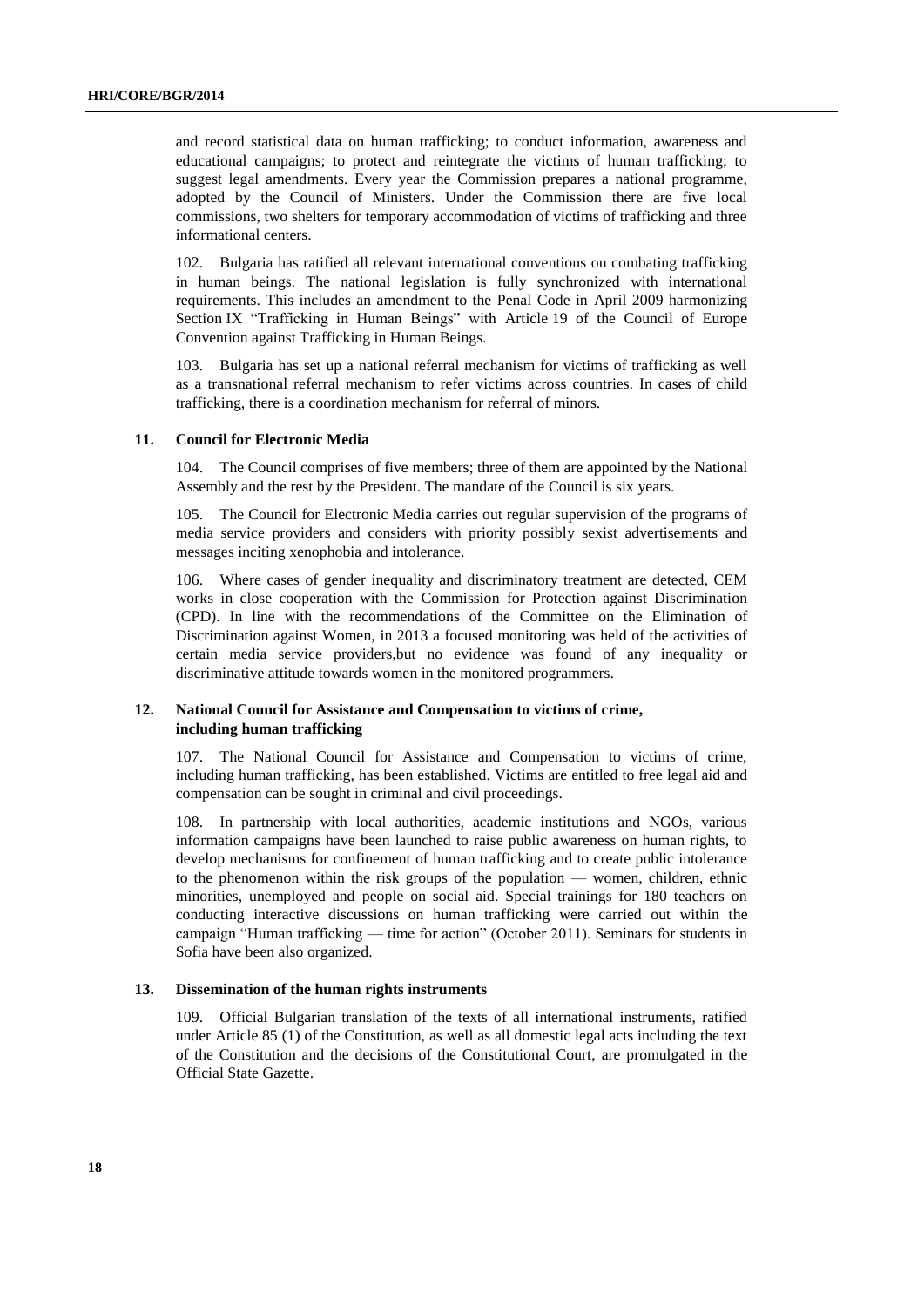110. A United Nations Information and Documentation Centre, established within the National Library, is providing access to a number of United Nations documents. Official United Nations publications are also available through the Ministry for Foreign Affairs.

111. The Ministry of Foreign Affairs, the Ministry of Justice, the Ministry of Labour and Social Policy and other ministries regularly issue and distribute a wide range of printed and electronic materials on the protection of human rights.

112. Information on the interactive dialogue with Bulgaria as part of the universal periodic review procedure, which took place on 4 November 2010, was published on the website of the Ministry of Foreign Affaires of the Republic of Bulgaria together with the exhaustive list of the received recommendations and the response to them by the Government.

113. Recommendations received during the Considerations of the national reports presented to the United Nations human rights treaty bodies are being published on the website of the ministry in lead of the implementation of the respective international human rights instrument.

### **14. Raising human rights awareness among public officials and other professionals**

114. Appropriate education and training in human rights continued to be provided by the Academy of the Ministry of Interior (MoI) and the National Institute of Justice (NIJ). Police officers are acquainted with the decisions of the European Court on Human Rights in the framework of the discipline "Human Rights Protection".

115. The subject of human rights has been present in all full-time curricula of the NIJ for initial and continuing training of magistrates since 2003.

116. The rights of victims of violence and the implementation of the Law for protection from domestic violence have been identified as problematic fields requiring particular attention.

117. Since 2013, the implementation of the project "Increasing the capacity of the judiciary and training on the ECHR at the NIJ" has been launched.

118. The IPD and the NIJ prepared the compilation "Case Law Regarding the Application of the Protection against Discrimination Act", which has been distributed among magistrates and law-enforcement officers.

119. The topic of hate crimes prevention is integrated in the curriculum of the MoI Academy. A manual has been drafted on the topic of hate crimes to be used by the trainers for on-the-job vocational training of officers within the MoI structures.

120. In accordance with the National Strategy of the Republic of Bulgaria for Roma Integration (2012–2020) training of police officers in minority-related issues has been provided.

121. A Memorandum of Understanding has been signed between MoI and the Office for the Democratic Institutions and Human Rights of ОССЕ, which envisages the organization of training in the field of combating hate crimes.

### **Education in Human Rights in the general school system**

122. Formal civic education in Bulgarian schools is based on the Universal Declaration of Human Rights, the Convention of the Rights of the Child, the European Convention for the Protection of Human Rights and Fundamental Freedoms, the European Reference Framework for Key Competences, etc.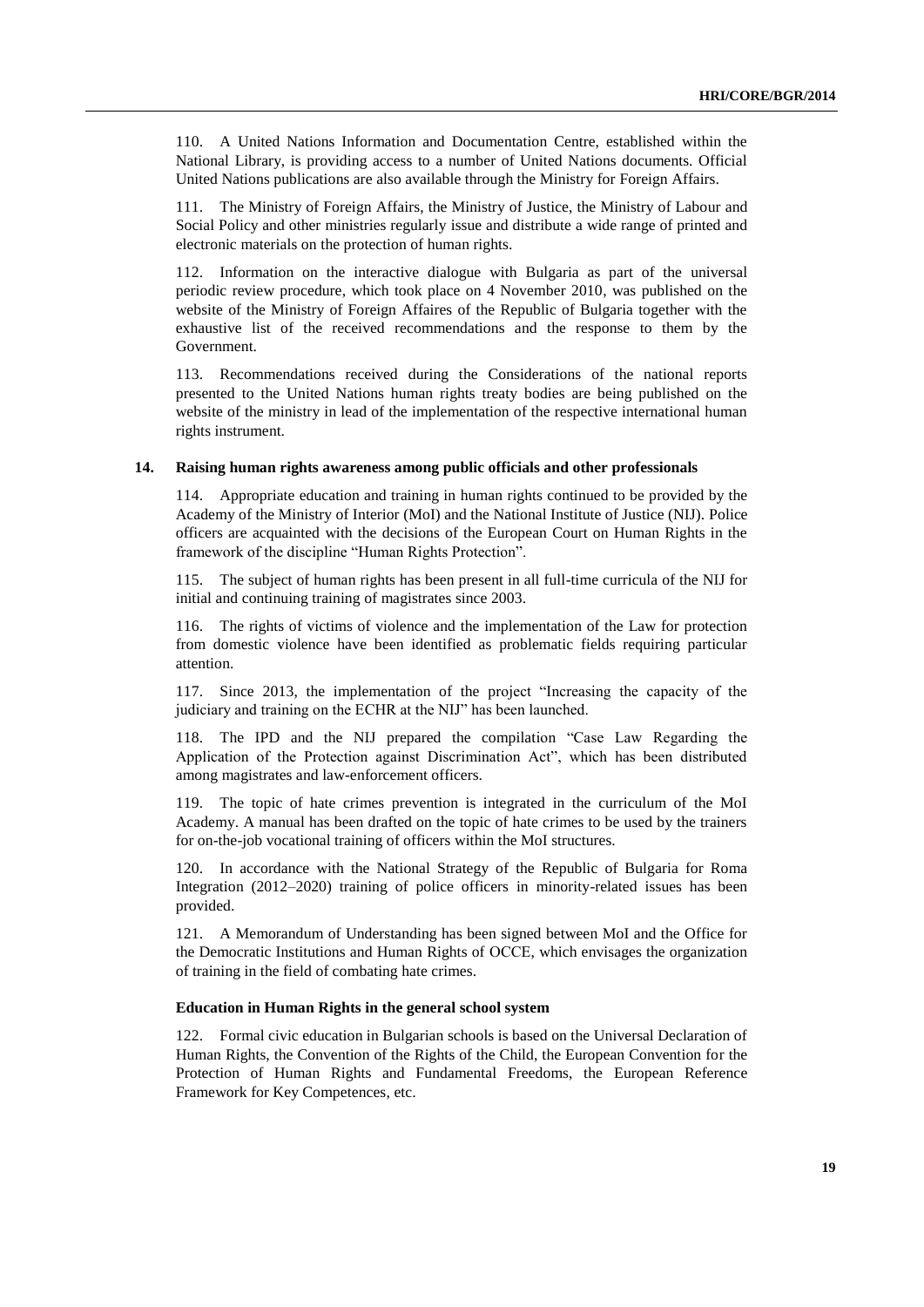123. According to the State Education Requirements for civic education, human rights are regarded as a basis for the overall personal development of youth, in view of their social realization.

124. Non-formal education contributes largely to enriching students' practical experience in the functioning of human rights principles, including the National Programme "The School — Students' Territory".

125. The importance of forming positive attitudes towards fellow citizens belonging to all ethnic groups, and of addressing any prejudices in this regard, is well recognized in Bulgarian society. Issues pertaining to prevention of racial discrimination are included in senior high school curricula as part of general educational subjects.

### **D. Reporting process at the national level**

126. In December 2013, a National Coordination Mechanism on Human Rights (NCM) was established by a decision of the Government. The main task of the NCM shall be to improve the coordination of activities on the reporting to the monitoring human rights bodies and on the implementation of recommendations contained in reports of relevant United Nations committees, as well as of the Council of Europeand the European Union.

127. The recommendations issued by the United Nations treaty bodies are subject to extensive and inclusive inter-institutional consideration. For the purposes of these considerations, numerous consultative settings such as councils, commissions and working groups have been established, covering the main international human rights instruments. Members of these councils are representatives of all ministries and state agencies of independent state institutions on human rights, and of the relevant NGOs. The members of the National councils examine the recommendation of the respective United Nations treaty bodies and develop National plans for the implementation of these recommendations. The National plans are subject to adoption by the Government and include both legislative and administrative measures, required for the implementation of the recommendations.

128. The Government attaches particular importance to its cooperation with the NGOs in the field of human rights. The NGOs have actively participated in the process of drafting the national reports on the implementation of the United Nations core international instruments on human rights, the report of Bulgaria for its first Universal Periodic Review (UPR) and of the voluntary Mid-term UPR Report. They are regularly invited to present their comments and suggestions on the national reports of Bulgaria before the periodical submission of these reports to the monitoring bodies of the United Nations human rights treaties.

129. The NGOs are permanent members in the following national consultative settings: National Council on Equality between Women and Men with the Council of Ministers (NCEWM); National Council for Child Protection (NCCP); National Commission for combating trafficking in human beings (NCCTHB); National Commission on Narcotic Drugs (NCND); National Committee on Prophylactics of AIDS and STD; National Council for Cooperation on Ethnic and Integration Issues (NCCEII).

130. Other institutions for the protection of human rights such as the Ombudsman, the Commission for Protection against Discrimination, the NCCEII, the State Agency for Child Protection, the Agency on Protection of the Rights of Disabled Persons, the National Council on Gender Equality and the National Commission to Combat Trafficking in Human Beings also issue and distribute a wide range of printed and electronic materials on protection of human rights.